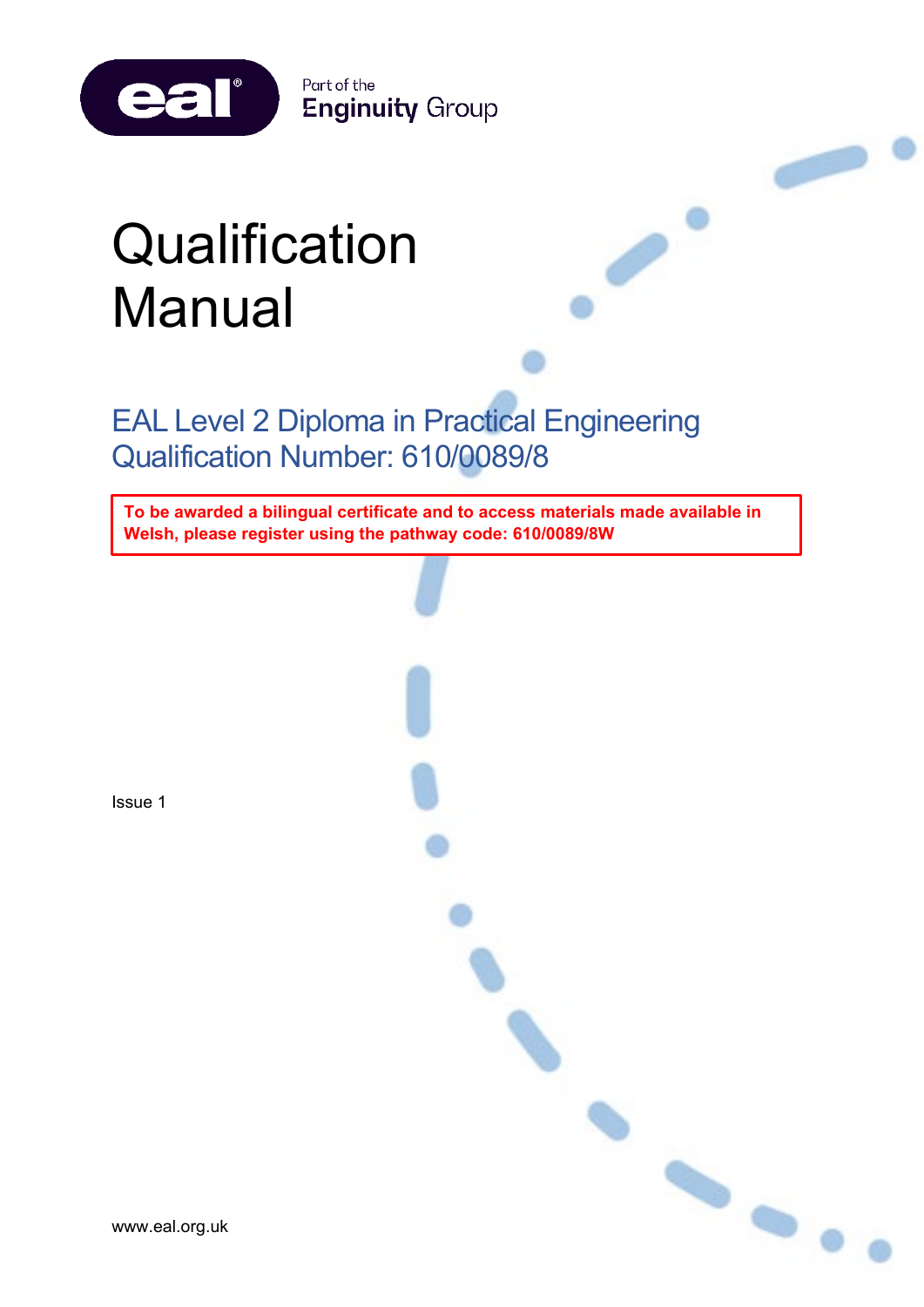

# **Table of Contents**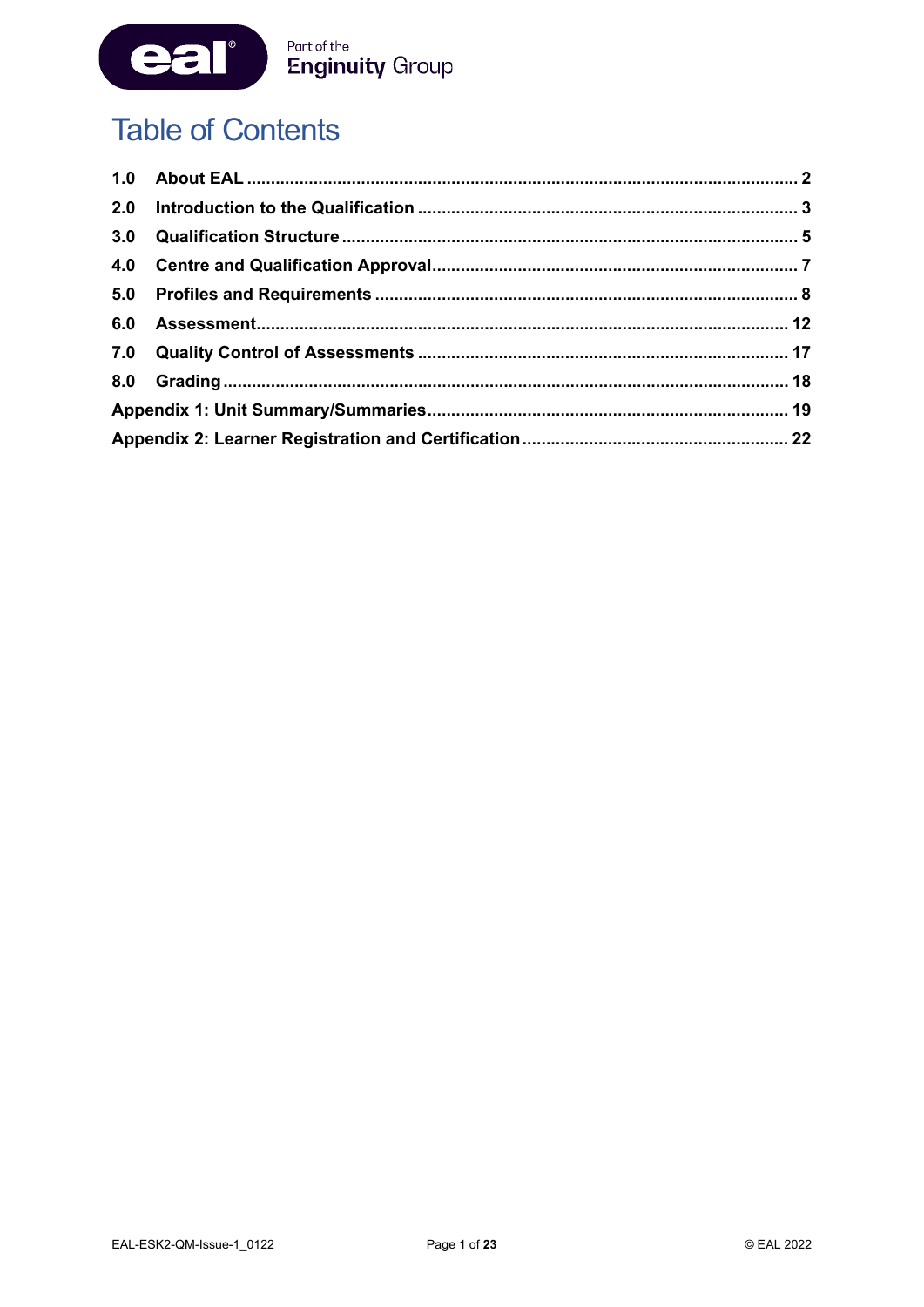

# <span id="page-2-0"></span>1.0 About EAL

For over fifty years, EAL has been the specialist awarding organisation for engineering, manufacturing, building services and related sectors. Developed to the highest technical standards, our qualifications reflect ever-changing industry and regulatory needs. We support the providers of our qualifications with an unparalleled level of service to ensure that learners are well prepared to take the next step in their journeys, whether study, an apprenticeship or work.

Through industry partnerships with EAL centres and training providers, decades of experience supporting our core sectors, and our role as part of the Enginuity Group, we have built unrivalled knowledge and understanding of employer skills needs. As a result, EAL's skills solutions, including apprenticeship End-Point Assessment, External Quality Assurance and qualifications are respected and chosen by employers to deliver real lifelong career benefits for all our learners. That's why in the last ten years, 1.2 million people across the UK have taken EAL qualifications.

# 1.1 Equal Opportunities and Diversity

EAL expects its centres to enable learners to have equal access to training and assessment for qualifications in line with equalities legislation. Further details can be located in the EAL Equal Opportunities and Diversity Policy:

<http://www.eal.org.uk/centre-support/centre-support/policies-and-important-documents>

# 1.2 Customer Experience and Feedback

Customer Experience is a fundamental part of EAL's commitment to you. EAL aims to ensure that all customers receive a high-quality efficient service. We are always interested in feedback and if you have any comments or feedback on our qualifications, products or services, please contact the Customer Experience team:

EAL Customer Experience Tel: +44 (0)1923 652 400 Email: [Customer.Experience@eal.org.uk](mailto:EAL%20Customer%20Experience%20%3cCustomer.Experience@eal.org.uk%3e)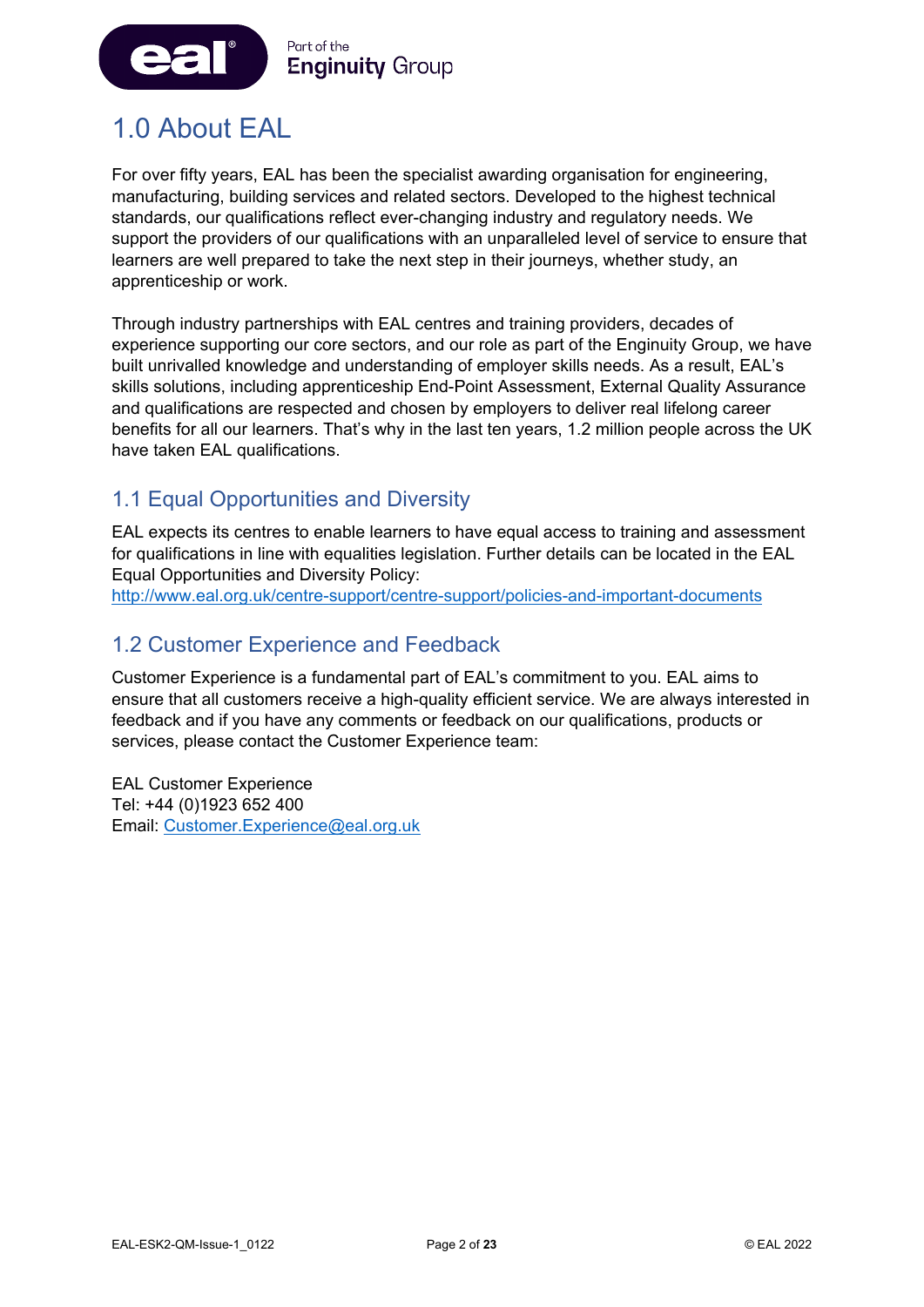

# <span id="page-3-0"></span>2.0 Introduction to the Qualification

#### **Why has this qualification been developed?**

This qualification has been developed as part of EAL's wider response to the sector review of qualifications and qualification systems in engineering, advanced manufacturing and energy published by Qualification Wales in October 2020. An executive summary can be found using the following link:

#### <https://www.qualificationswales.org/media/6733/eame-exe-summary-eng-sept-2020.pdf>

Within this review, Qualification Wales encourages EAL and other awarding bodies/organisations to make available appropriate practical qualification for secondary schools who are currently offering the Level 2 Performing Engineering Operations (PEO) to learners under 16. The review primarily focused on qualifications that were eligible for use on publicly funded programmes of learning for learners under the age of 19 – those taken in secondary schools and further education colleges, and as part of apprenticeship programmes.

EAL also recognises the merits of this review in taking the opportunity to consider the outcomes as also being relevant to learners at all ages within similar educational environments across the different nations (England & Northern Ireland).

#### **Who is this qualification for and what are the benefits?**

This qualification is for anyone from age 14 who is interested in developing skills and knowledge within a range of engineering disciplines, whether that is to embark on a career within engineering through a subsequent apprenticeship or within other sectors where those skills and knowledge are transferable. Interest may come from those who are presently in compulsory education (pre-16) as well as those who have recently left compulsory education, but who are not in education, employment or training, as well as those who may be long-term unemployed looking to retrain or gain employment and/or an apprenticeship within the engineering sector.

#### **What does this qualification cover?**

This qualification provides the opportunity for the learner to take a practical approach to developing skills and knowledge in a range of chosen engineering disciplines such as fitting, welding, additive manufacturing etc as well as to introduce learners to topics within the context of an engineering environment to include health & safety, communication, working effectively and individual rights & responsibilities.

### 2.1 Accreditation and Industry Support for this Qualification

This qualification is:

- regulated at Level 2
- supported by a range of stakeholders within the sector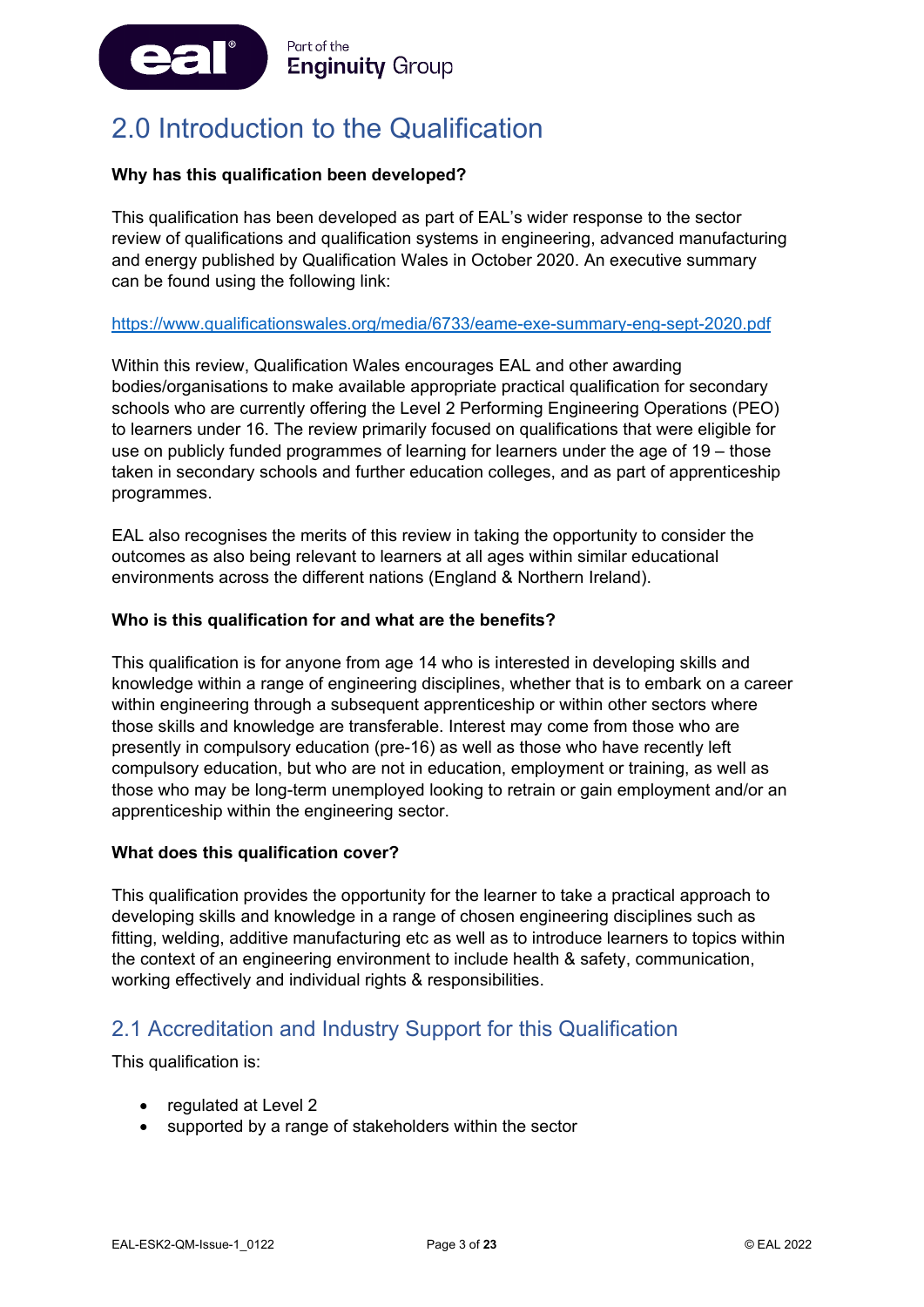

# 2.1 Qualification Support Materials

The following materials are available for this qualification:

- **Delivery packs**: which contain the qualification units, relevant tutor/assessor guidance relating to the delivery and assessment and marking schemes for internally assessed practical and/or theory assessments
- **Learner assessment packs:** which contain the qualification units, the internally assessed practical, assessment checklists and associated guidance for learners
- **Knowledge assessments:** which contain knowledge assessments that must be completed by the learner

All other materials can be accessed by EAL registered Centres from the EAL website: <http://eal.org.uk/>

### 2.2 Achievement of the Qualification

The **EAL Level 2 Diploma in Practical Engineering** will be awarded when the learner has successfully completed:

• Three mandatory units

**Plus:**

Three optional units in line with the rule of combination

For further information on the Rules of Combination, please see Section 3.

This qualification has a minimum 240 Guided Learning Hours and 300 Total Qualification Time (hours). The overall grading type for this qualification is **Pass**/**Refer**.

The centre will then be able to apply for the learner's certificate once authorised by the internal quality assurer.

#### **Unit Claims and/or Full Claims**

Centres may make individual unit claims for learners as they achieve each unit of their qualification and once all units have been completed and achieved, they may submit a full claim request, or alternatively the centre can submit a one off 'full claim' request when learners have completed and achieved all elements of their qualification. Where a learner leaves their course/programme part way through for any reason (for example, they no longer wish to study toward that particular qualification on grounds of ill health or personal circumstances), they will be entitled to be certificated for any units of the qualification they have completed and achieved to that date. Centres must make the specific unit claim requests as appropriate through on-line services.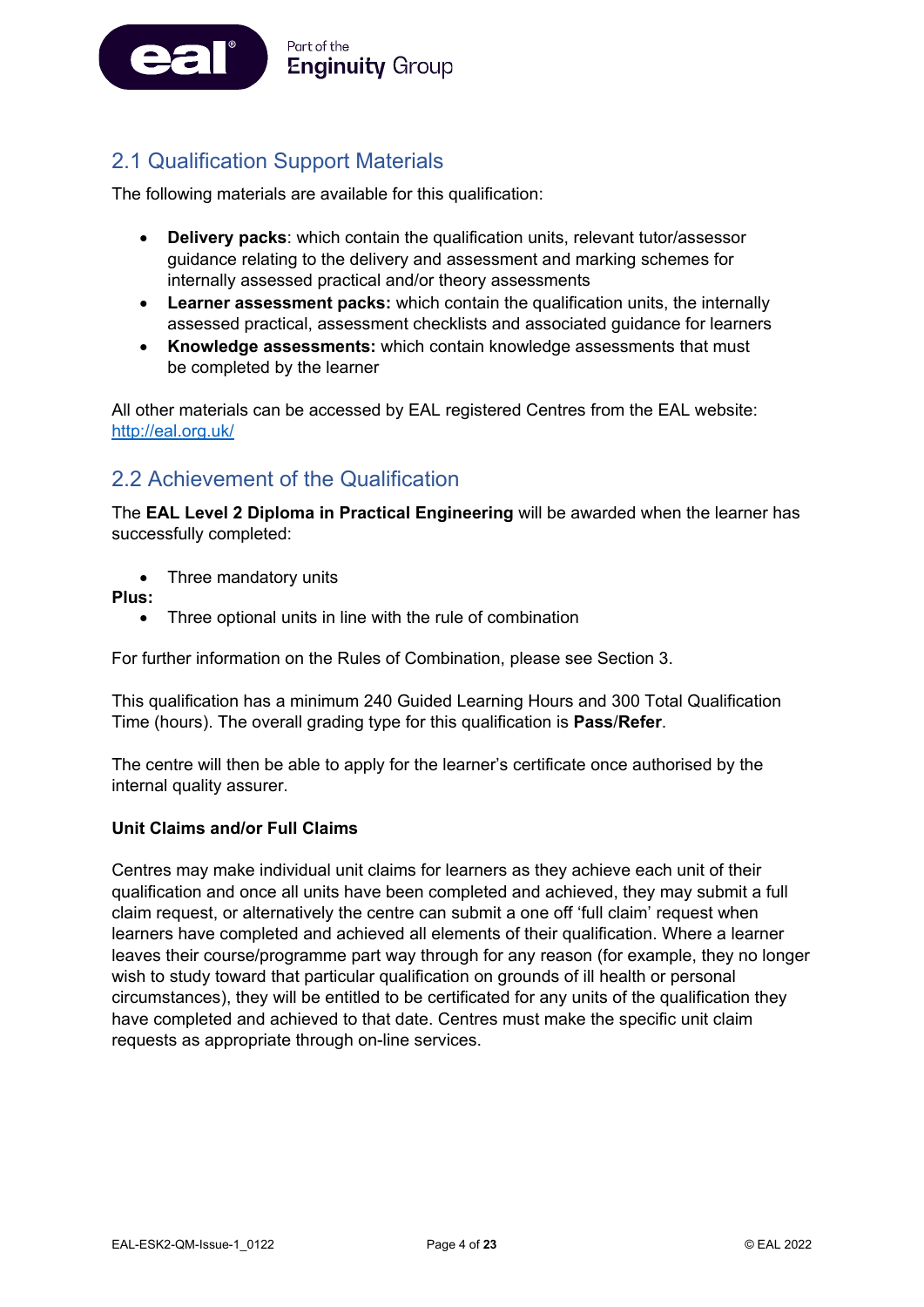

# <span id="page-5-0"></span>3.0 Qualification Structure

# 3.1 Rule of Combination

The **EAL Level 2 Diploma in Practical Engineering** will be awarded when the learner has successfully completed **three mandatory units**, plus **three optional units** from the list below.

This qualification has a minimum guided learning hours (GLH) of **240** and a Total Qualification Time (TQT) of **300** hours. Each unit has 10hrs of non-guided learning allocated.

#### Mandatory Units: all three units must be completed:

| <b>EAL</b><br><b>Code</b> | <b>Unit Title</b>                                                                                        | <b>Level</b>   | <b>GLH</b> | <b>Ofqual</b><br><b>Code</b> |
|---------------------------|----------------------------------------------------------------------------------------------------------|----------------|------------|------------------------------|
| <b>ESK2/001</b>           | Health and safety within an engineering<br>environment                                                   | $\overline{2}$ | 30         | T/650/0383                   |
| <b>ESK2/002</b>           | Communicating and working effectively<br>within an engineering environment                               | $\overline{2}$ | 30         | Y/650/0384                   |
| <b>ESK2/003</b>           | Working relationships and individual rights<br>and responsibilities within an engineering<br>environment | $\overline{2}$ | 30         | A/650/0385                   |
| <b>Optional Units:</b>    | Three of the following units must be completed:                                                          |                |            |                              |
| <b>ESK2/004</b>           | Practical 2D CAD draughting techniques                                                                   | $\overline{2}$ | 50         | D/650/0386                   |
| <b>ESK2/005</b>           | Practical hand fitting techniques                                                                        | $\overline{2}$ | 50         | F/650/0387                   |
| <b>ESK2/006</b>           | Practical mechanical assembly techniques                                                                 | $\overline{2}$ | 50         | H/650/0388                   |
| <b>ESK2/007</b>           | Practical manual turning techniques                                                                      | $\overline{2}$ | 50         | J/650/0389                   |
| <b>ESK2/008</b>           | Practical manual milling techniques                                                                      | $\overline{2}$ | 50         | M/650/0390                   |
| <b>ESK2/009</b>           | Practical sheet metal and assembly<br>techniques                                                         | $\overline{2}$ | 50         | R/650/0391                   |
| <b>ESK2/010</b>           | Practical use of wood for pattern,<br>modelmaking or other engineering<br>applications                   | $\overline{2}$ | 50         | T/650/0392                   |
| ESK2/011                  | Practical assembly of pattern, model or<br>engineering woodwork components                               | $\overline{2}$ | 50         | Y/650/0393                   |
| <b>ESK2/012</b>           | Practical use of manual metal arc welding<br>equipment                                                   | $\overline{2}$ | 50         | F/650/0396                   |
| ESK2/013                  | Practical use of manual TIG or plasma-arc<br>welding equipment                                           | $\overline{2}$ | 50         | J/650/0398                   |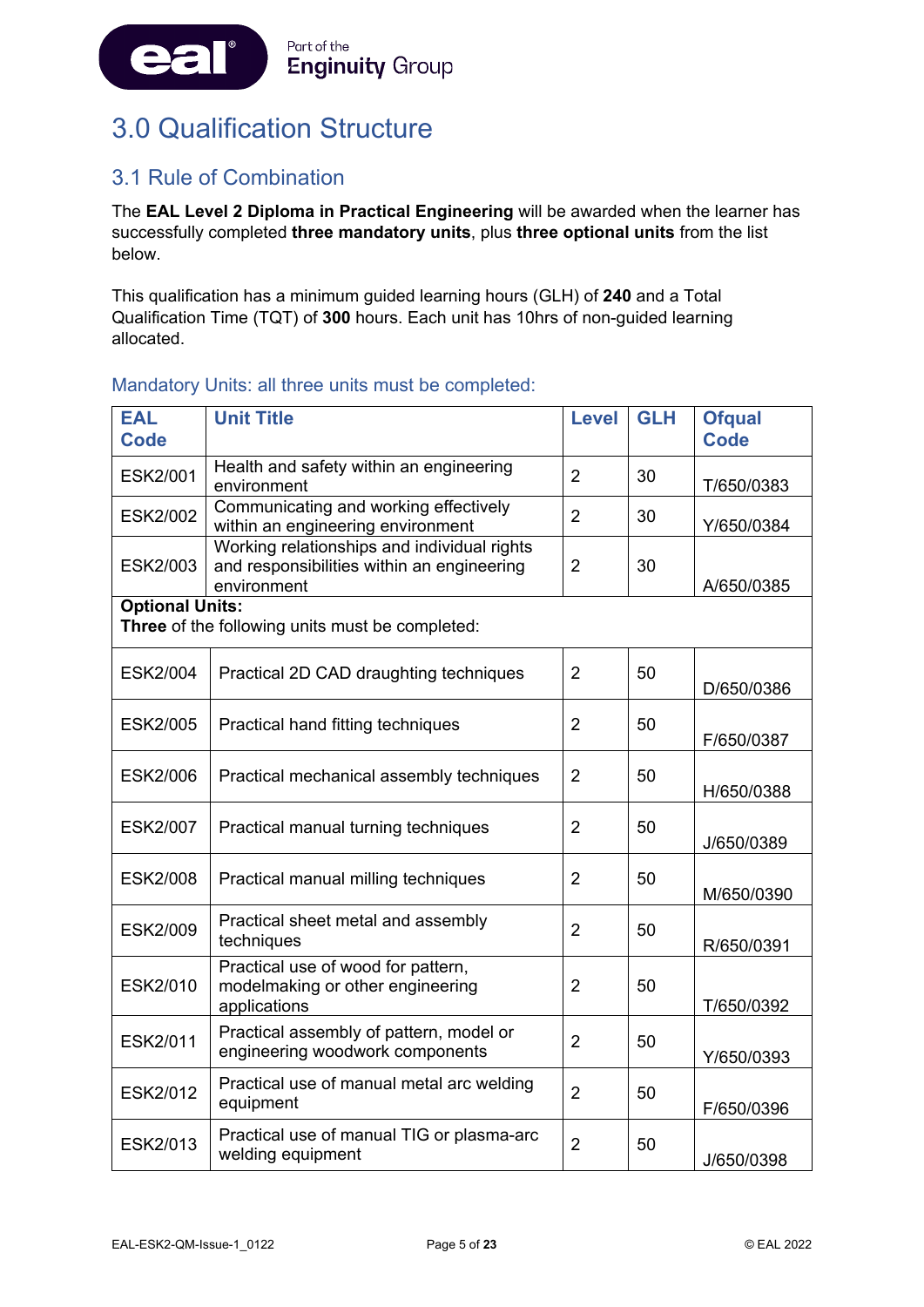

| ESK2/014        | Practical use of semi-automatic MIG, MAG<br>and flux-cored arc welding equipment | 2 | 50 | Y/650/0400 |
|-----------------|----------------------------------------------------------------------------------|---|----|------------|
| <b>ESK2/015</b> | Practical additive manufacturing (3D)<br>printing)                               | 2 | 50 | A/650/0401 |
| ESK2/016        | Practical 3D CAD modelling                                                       |   | 50 | D/650/0402 |

There are no barred unit combinations.

# 3.2 Recognition of Prior Learning (RPL)

Consideration must be given to EAL's Recognition of Prior Learning (RPL) Policy. Specific guidance in relation to this L2 Diploma in Practical Engineering qualification:

- Achievement of this qualification, units, unit or completed assessed criteria should **NOT** be used to accredit learner achievement with respect to 'performance' towards an occupational unit, units, or whole occupational qualification e.g., L2 NVQ in Performing Engineering Operations.
- Where applicable it may be acceptable to RPL relevant aspects with respect to 'knowledge' from this qualification towards appropriate unit or units of an occupational qualification when undertaken in accordance with EAL's RPL policy.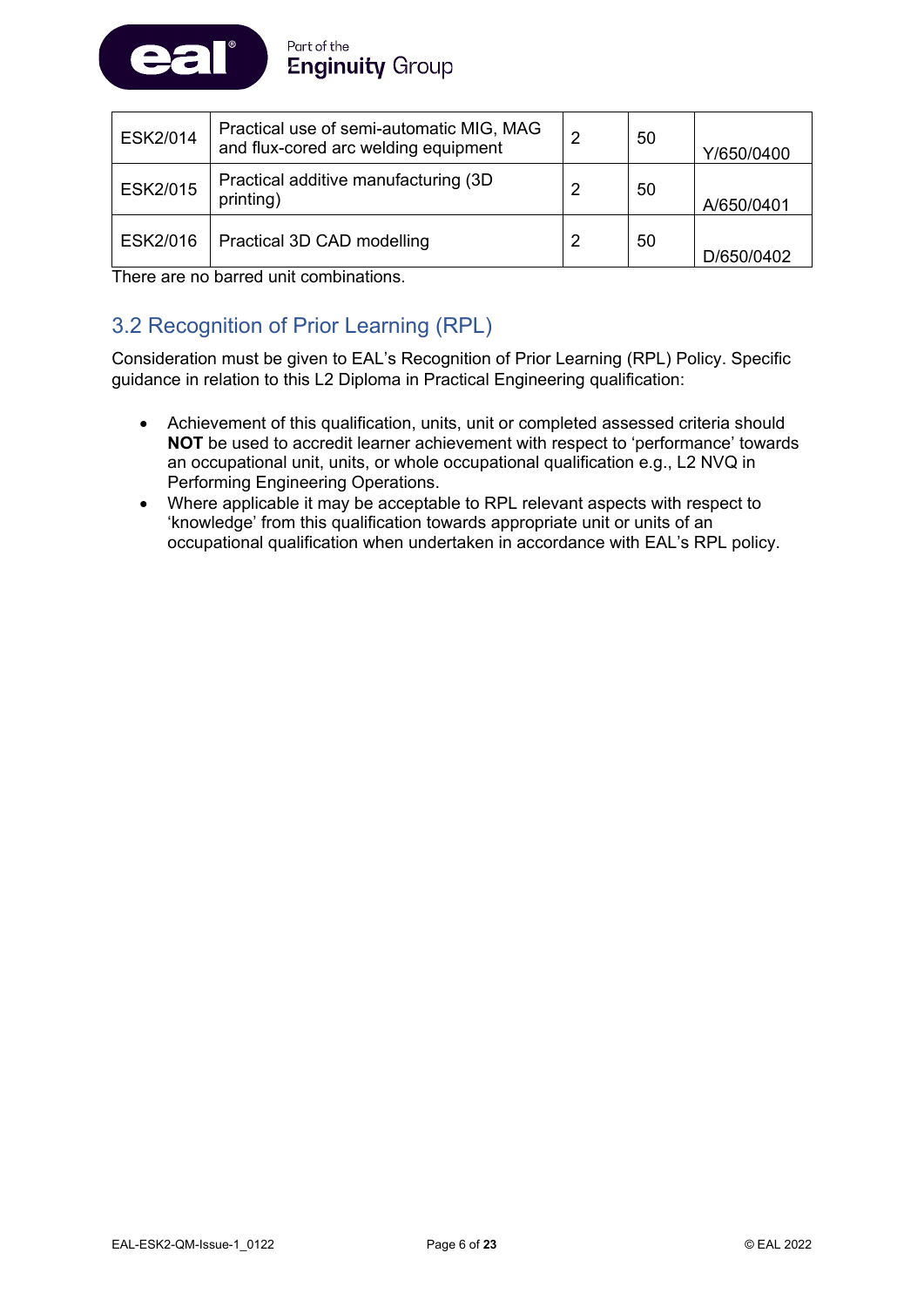

# <span id="page-7-0"></span>4.0 Centre and Qualification Approval

Centres wishing to run the qualification will need to comply with the Qualification Manual and EAL's centre recognition criteria for this qualification. Centres must also put in place the appropriate physical and human resources and administration systems to effectively run the qualification.

Please refer to Section 5 for the requirements of centre staff involved in the delivery of the qualification.

#### **For existing EAL centres to put the qualification on your centre remit:**

• Create and complete a qualification approval application form in Smarter Touch and submit to EAL.

#### **For non EAL centres to gain centre approval to run the qualification, please contact EAL Customer Service:**

EAL Customer Experience Tel: +44 (0)1923 652400 Email: [customer.experience@eal.org.uk](mailto:customer.experience@eal.org.uk)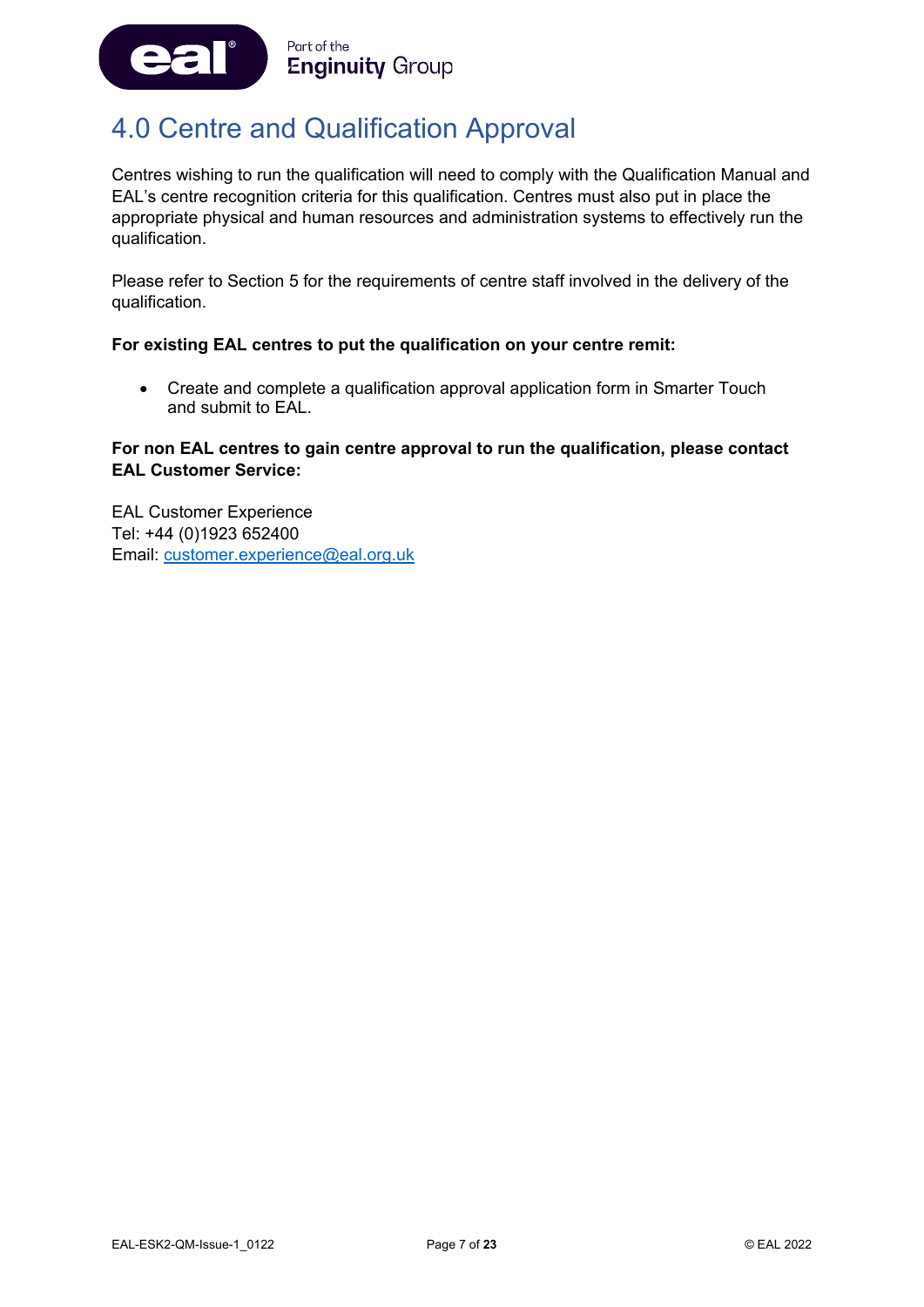

# <span id="page-8-0"></span>5.0 Profiles and Requirements

The staff involved in the delivery of this qualification at the Centre must meet the requirements in this section.

# 5.1 Staff Responsible for Registering and Certification of Learners

Centres are required to appoint a suitable member of staff who can take responsibility for registering learners onto qualifications, submitting entries for assessments to EAL, and taking receipt of external assessment procedures (if appropriate). They may also be responsible for applying to EAL for learner certificates. The role may be undertaken by the same person who undertakes quality assurance.

### 5.2 Teaching Staff

#### **Teaching staff must have knowledge and understanding of:**

- The occupations covered by this qualification
- The qualification structure and content
- The learning outcomes and assessment criteria they are delivering

#### **It is a recommendation that teaching staff will:**

- Have two years' experience in teaching/training **or:**
- Be working towards an appropriate teaching/training qualification **or:**
- Hold an appropriate teaching/training qualification (e.g., Cert Ed or Learning and Development trainer units)

### 5.3 Learners

There are no formal entry requirements for this qualification; however, centres should ensure that the learners have the potential to achieve the qualification. Learners must have the minimum levels of literacy and numeracy to complete the learning outcomes and meet the assessment criteria. Centres should make learners with particular requirements aware of the content of the qualification and they should be given every opportunity to successfully complete the qualification. EAL will consider any reasonable suggestions for, and from, those with disabilities that would help them to achieve the learning outcomes without compromising the standards required.

#### **Age restrictions**

Learners must be at least 14 years old.

### 5.4 Assessors

The Centre MUST provide EAL with the names of any teachers, trainers or other individuals who will undertake internal assessment, so that these can be approved prior to them carrying out an assessment role.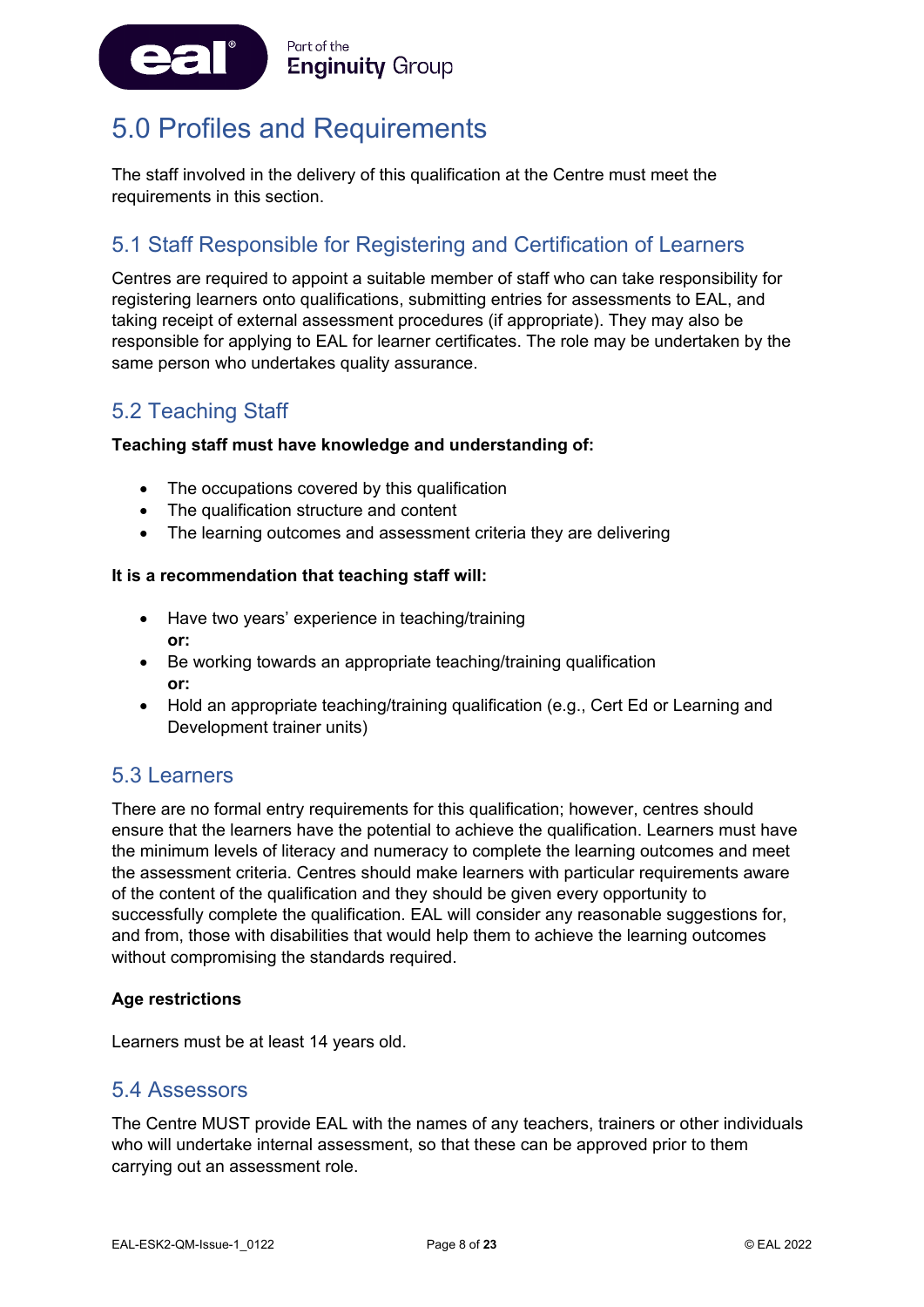

#### **Internal Assessors must have:**

- Knowledge and understanding of the assessment criteria they are assessing
- Knowledge and understanding of the qualification structure, content, and assessment components
- Understand the assessment process

#### **It is a recommendation that staff conducting assessment:**

- Have 2 years' experience in assessment (e.g., within an N/SVQ or teaching/training environment)
	- **or**
- Be working towards an appropriate assessment qualification, such as the 'Level 3 Award in Assessing Vocationally Related Achievement' **or**
- Hold an appropriate assessment qualification (as above).

Assessors that hold either 'D' or 'A' units should also have evidence of continuing professional development (CPD) to demonstrate compliance with the current assessor standards.

**Note:** 'candidate assessors' who are working towards their assessor qualifications and those who do not have the requisite 2 years' experience must be supervised by a qualified assessor. Candidate assessors must have a clear action plan for achieving the assessor qualification. Assessor approval will be withdrawn if a relevant qualification has not been attained within 18 months.

#### **Assessor continuing professional development**

The occupational competence of assessors must be updated on a regular basis and be periodically confirmed via continuing professional development (CPD) via the Assessment Centre. Evidence of CPD will be sought by the External Quality Assurer for all approved assessors at the Centre. It is the responsibility of each assessor to identify and make use of opportunities for CPD, such as industry conferences, access to trade journals, and Professional Body/Trade Association events, at least on an annual basis to enhance and upgrade their professional development and technical knowledge. It is imperative that records are kept of all such CPD opportunities/occasions and that they provide evidence of cascading such technical knowledge and industry intelligence to all relevant colleagues.

### 5.5 Internal Quality Assurers

This relates to staff undertaking internal quality assurance of assessment. The Centre MUST provide EAL with the names of any teachers, trainers or other individuals who will undertake internal quality assurance.

#### **The main focus of internal quality assurance for this qualification is:**

• The quality assurance of delivery and assessment to include observations of teaching/delivery, observation of assessments for both knowledge and practical, teacher/assessor discussion, interviewing learners, sampling, and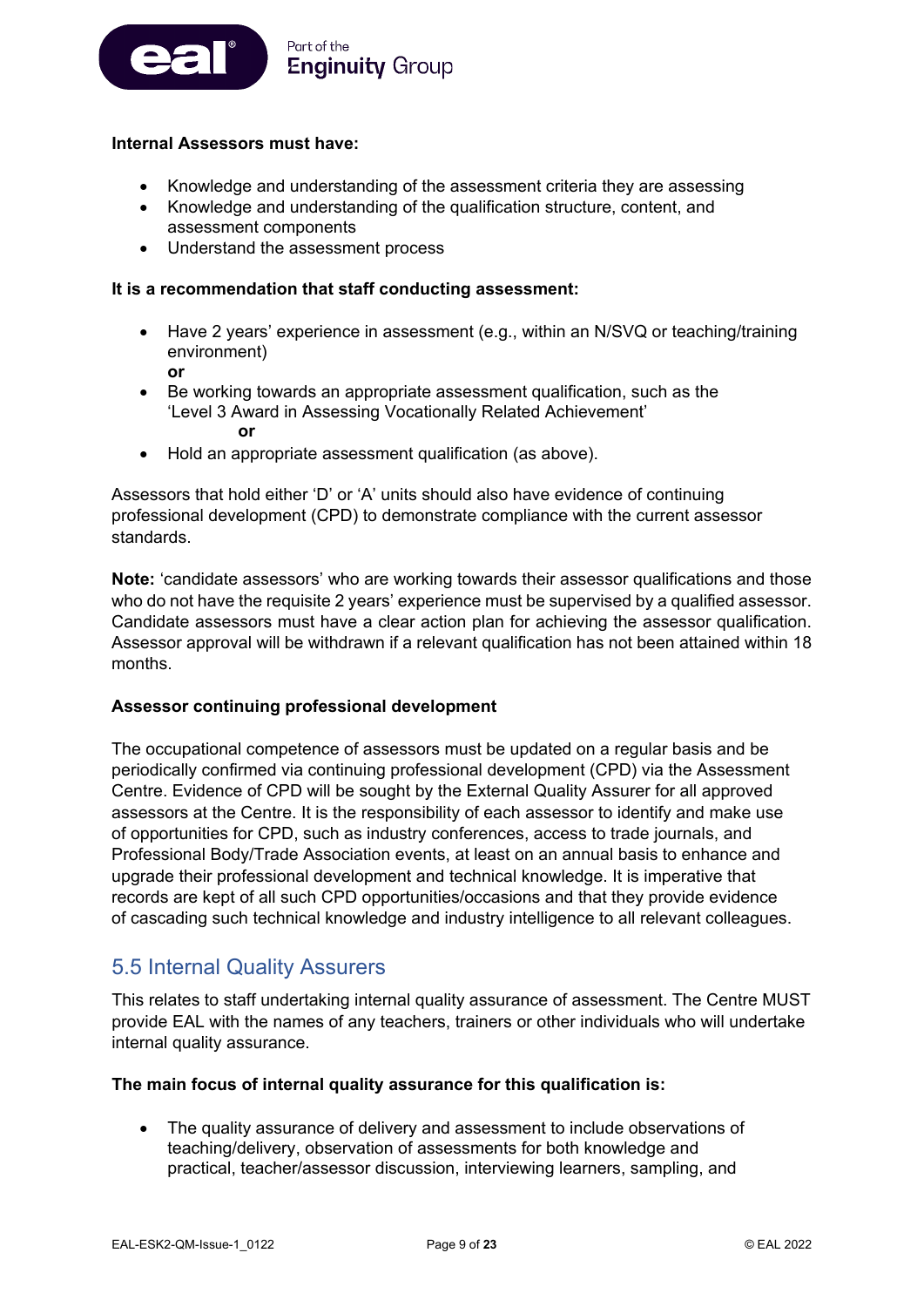confirming assessment decisions, verifying assessment records have been correctly completed and that evidence is valid, reliable, sufficient and attributable to the learner as well as having been adequately referenced

- To assure internal standardisation of assessment practice is efficient and effective, to include the standardisation of assessment tasks in advance, verifying that they provide adequate opportunity for the learner to be assessed against the learning outcomes and assessed criteria
- The moderation of completed knowledge and practical assessments to ensure a pass mark has been awarded accurately and consistently by assessors across learners
- The above is not an exhaustive list; any Centre who are in doubt as to quality assurance requirements and responsibilities should in the first instance refer to relevant guidance available to recognised Centres within the 'documents' library on Smarter Touch before contacting their Centre's allocated External Quality Assurer (EQA) or External Moderator (EM) e.g., 'EAL – GUIDANCE – Quality Assurance requirements' and 'EAL Guidance on Being a Quality Assurer'

#### **Internal quality assurance staff must:**

Part of the

**Enginuity Group** 

- Be familiar with the occupation(s) covered by this qualification
- Have knowledge and understanding of the qualification structure and content
- Understand the assessment process and the role of quality assurance

#### **Internal quality assurance staff must also:**

- Have experience in quality management/quality assurance **or**
- Hold an appropriate qualification, such as the 'Level 4 Award in the Internal Quality Assurance of Assessment Processes and Practice or the 'Level 4 Certificate in Leading the Internal Quality Assurance of Assessment Processes and Practice'

Quality assurance staff that hold either 'D' or 'V' units should also have evidence of continuing professional development (CPD) to demonstrate compliance with the current assessor standards.

Note: 'candidate internal quality assurers' who are working towards their quality assurance qualification and those who do not have the requisite 2 years' experience must be supervised by a qualified internal quality assurer. Candidate internal quality assurers must have a clear action plan for achieving their internal quality assurance qualification. Internal quality assurer approval will be withdrawn if a relevant qualification has not been attained within 18 months. It is a recommendation that quality assurance staff have access to relevant 'occupational expertise', which will enable them to conduct their quality assurance role appropriately.

#### **Continuing professional development of internal quality assurance staff**

The occupational experience of quality assurance staff must be updated on a regular basis and be periodically confirmed via continuing professional development (CPD) via the Assessment Centre. This will be quality assured by EAL. It is the responsibility of each internal quality assurance staff member to identify and make use of opportunities for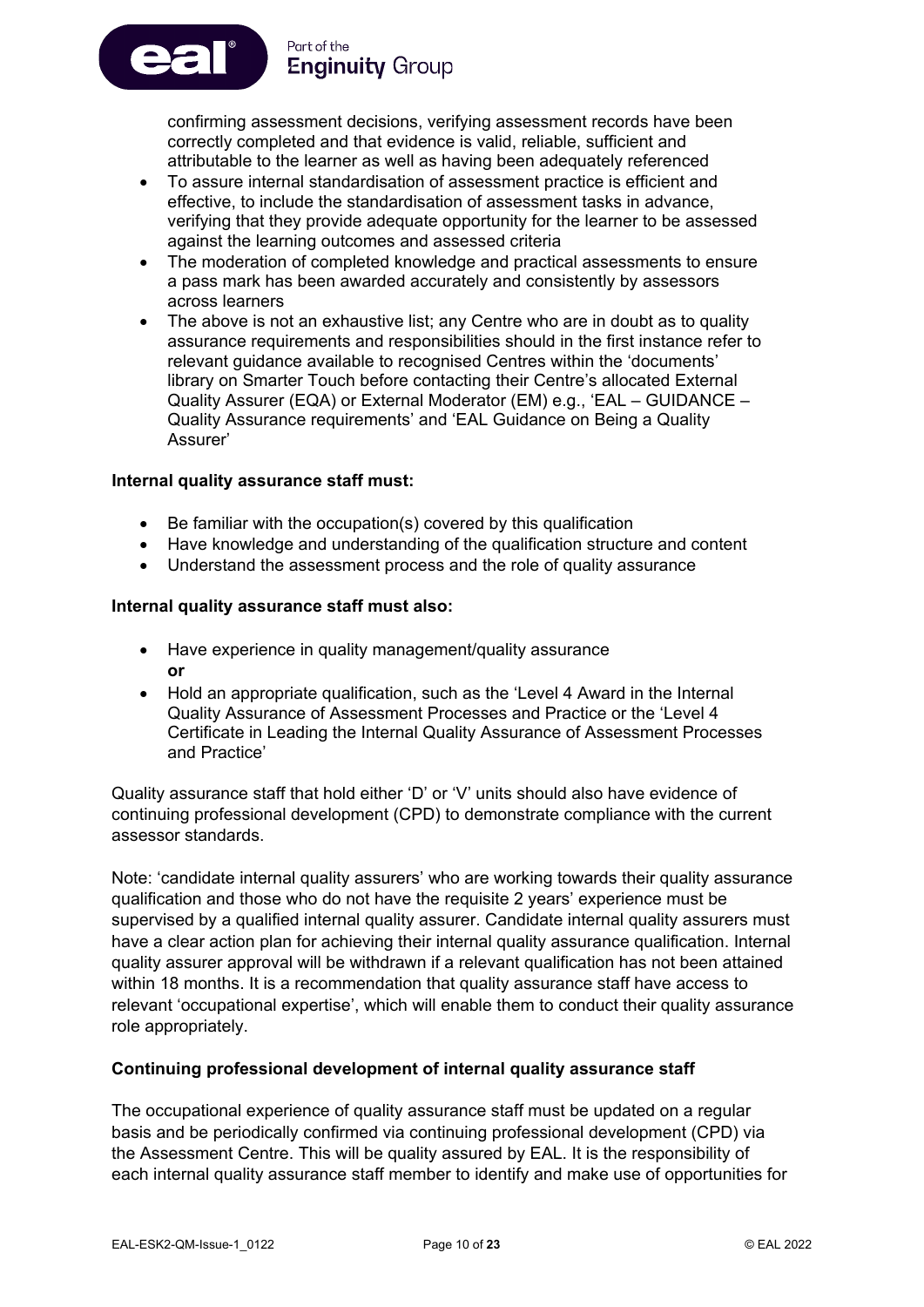

CPD, such as industry conferences, access to trade journals, and SSC and Professional Body/Trade Association events, at least on an annual basis to enhance and upgrade their professional development and technical knowledge. It is imperative that records are kept of all such CPD opportunities/occasions and that they provide evidence of cascading such technical knowledge and industry intelligence to all relevant colleagues.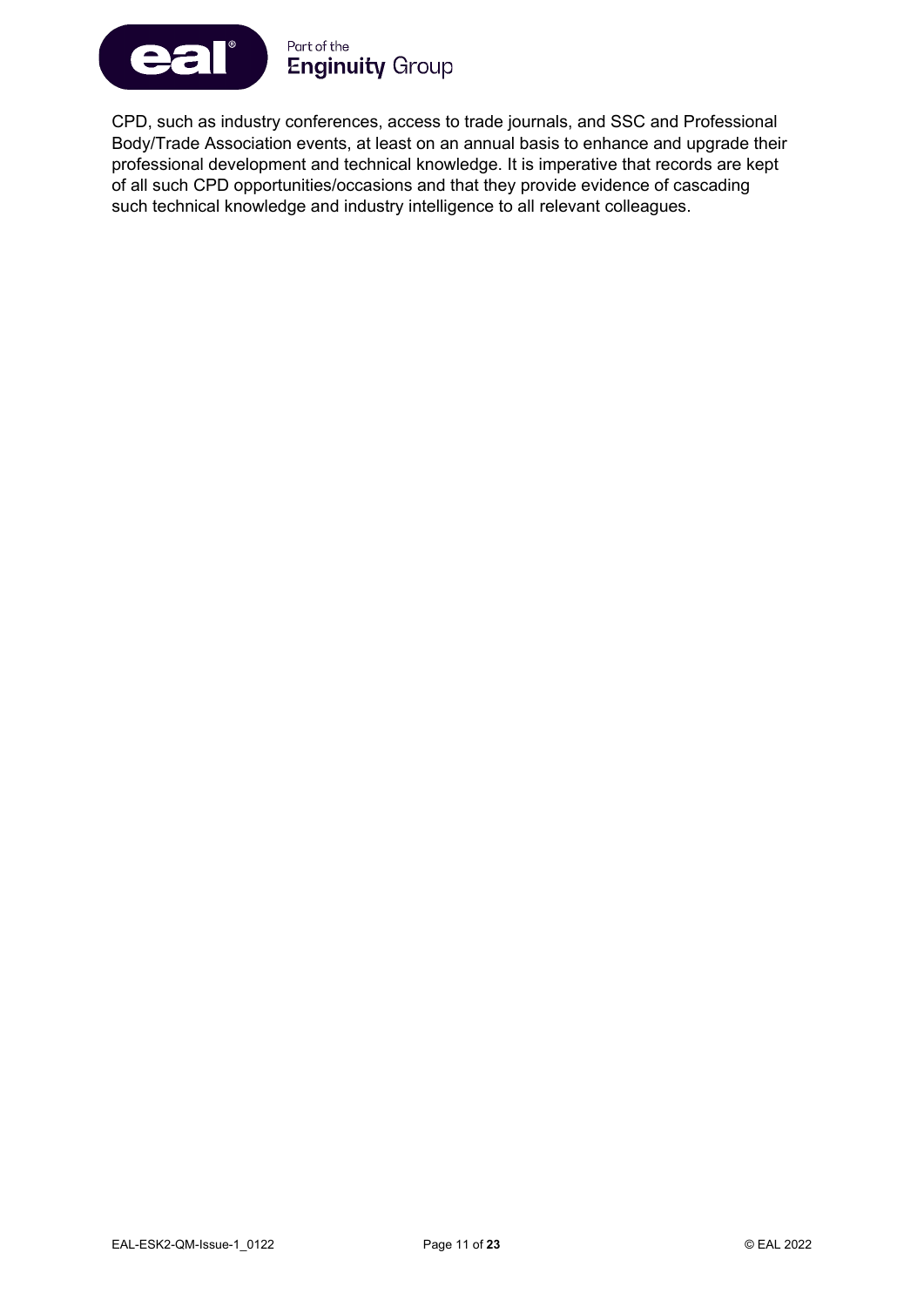

# <span id="page-12-0"></span>6.0 Assessment

The following table indicates the assessment components that are included in the qualification and for each component:

- Who is responsible for setting and marking the component
- How the component is quality assured

| <b>Assessment</b>                                               |     |                    | <b>Method of quality assurance</b>               |                                                                               |  |
|-----------------------------------------------------------------|-----|--------------------|--------------------------------------------------|-------------------------------------------------------------------------------|--|
| component                                                       |     | Set by: Marked by: | <b>Internal</b>                                  | <b>External</b>                                                               |  |
| Centre marked<br>practical / theory<br>assessments <sup>1</sup> | EAL | Centre             | On-going<br>standardisation within<br>the Centre | Quality assurance<br>and continuous<br>monitoring via<br><b>EQA/EM visits</b> |  |

1. Refer to Section 6.5 Internal (EAL Set and Centre Marked) Assessments.

A breakdown showing the assessment requirements for each unit is shown in the table below:

| <b>EAL Code</b> | <b>Unit Title</b>                                                                                        | <b>Assessment Method</b>                            |
|-----------------|----------------------------------------------------------------------------------------------------------|-----------------------------------------------------|
| <b>ESK/001</b>  | Health and safety within an engineering<br>environment                                                   | Centre marked practical and<br>knowledge assessment |
| <b>ESK2/002</b> | Communicating and working effectively<br>within an engineering environment                               | Centre marked knowledge<br>assessment               |
| <b>ESK2/003</b> | Working relationships and individual rights<br>and responsibilities within an engineering<br>environment | Centre marked knowledge<br>assessment               |
| <b>ESK2/004</b> | Practical 2D CAD draughting techniques                                                                   | Centre marked practical and<br>knowledge assessment |
| <b>ESK2/005</b> | Practical hand fitting techniques                                                                        | Centre marked practical and<br>knowledge assessment |
| <b>ESK2/006</b> | Practical mechanical assembly techniques                                                                 | Centre marked practical and<br>knowledge assessment |
| <b>ESK2/007</b> | Practical manual turning techniques                                                                      | Centre marked practical and<br>knowledge assessment |
| <b>ESK2/008</b> | Practical manual milling techniques                                                                      | Centre marked practical and<br>knowledge assessment |
| <b>ESK2/009</b> | Practical sheet metal and assembly<br>techniques                                                         | Centre marked practical and<br>knowledge assessment |
| ESK2/010        | Practical use of wood for pattern,<br>modelmaking or other engineering<br>applications                   | Centre marked practical and<br>knowledge assessment |
| ESK2/011        | Practical assembly of pattern, model or<br>engineering woodwork components                               | Centre marked practical and<br>knowledge assessment |
| <b>ESK2/012</b> | Practical use of manual metal arc welding<br>equipment                                                   | Centre marked practical and<br>knowledge assessment |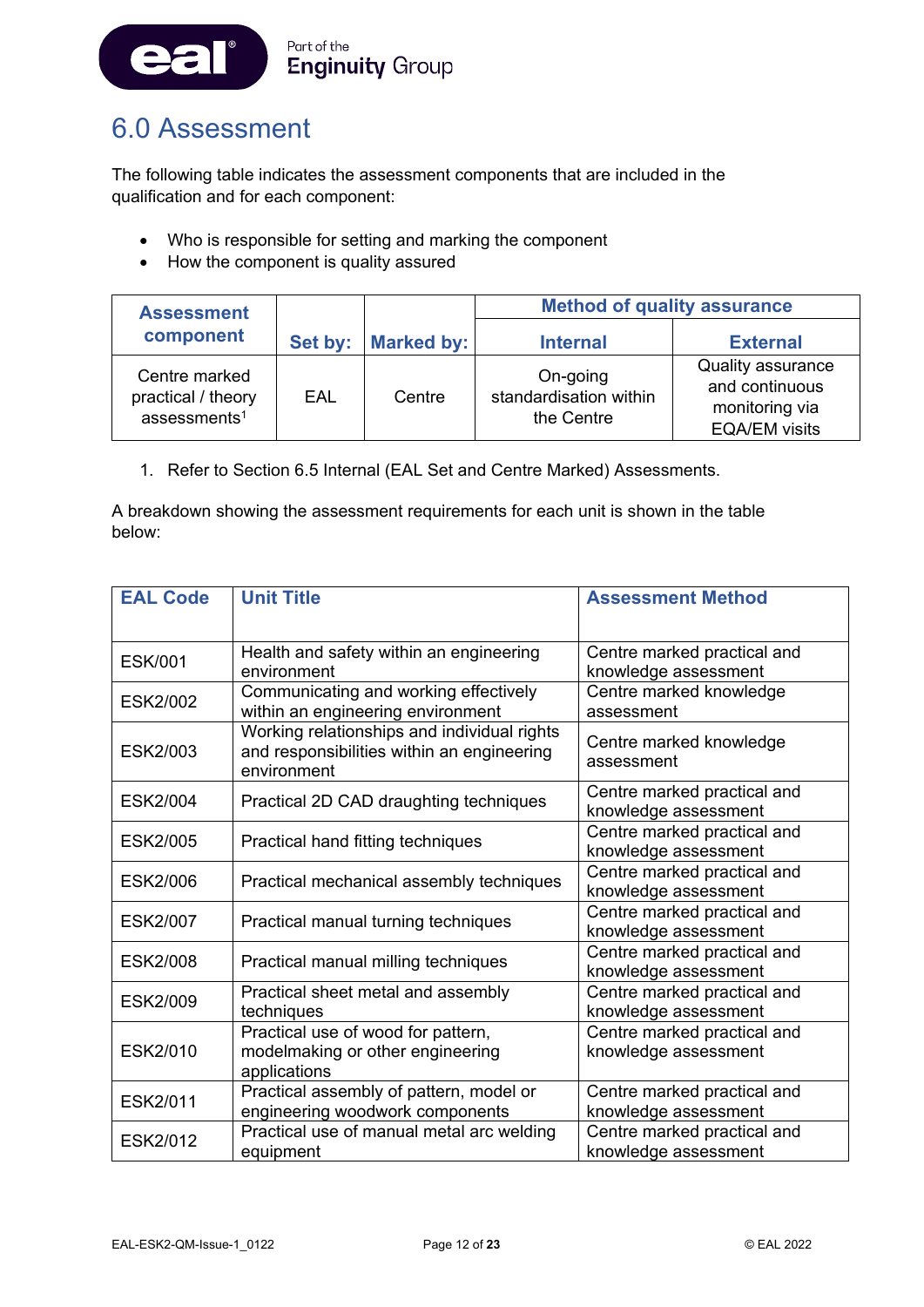

| ESK2/013 | Practical use of manual TIG or plasma-arc | Centre marked practical and |
|----------|-------------------------------------------|-----------------------------|
|          | welding equipment                         | knowledge assessment        |
| ESK2/014 | Practical use of semi-automatic MIG, MAG  | Centre marked practical and |
|          | and flux-cored arc welding equipment      | knowledge assessment        |
| ESK2/015 | Practical additive manufacturing (3D)     | Centre marked practical and |
|          | printing)                                 | knowledge assessment        |
| ESK2/016 | Practical 3D CAD modelling                | Centre marked practical and |
|          |                                           | knowledge assessment        |

# 6.1 Delivery Environment

Delivery of the practical elements of this qualification must be taught/assessed and the internal practical assessments completed by the learner within a suitable sheltered environment and **NOT** within the workplace. With respect to this qualification, EAL's interpretation of a suitable sheltered environment would include:

- where learners are directly supervised and,
- a separate and contained area away from normal production and pressures of work that allows for hazards to be minimised,
- suitable time for learners to develop minimum safe level of skills, knowledge and understanding to be achieved and demonstrated before being exposed to hazards within an industrial environment.

The delivery environment must be suitable as to minimise the risks to learners as far as is reasonably practicable, whilst providing appropriate engineering resources for the units being undertaken. A dedicated workshop within a Training Centre, School or College is likely to provide the most appropriate environment for the learners to be supervised and work safely. It is anticipated learning will result from a blend of taught sessions, observing demonstrations and carrying out practical activity.

Knowledge elements may be taught within a classroom or other similar environment or through the use of distance/remote learning technologies. Where distance/remote learning is utilised, delivery must still be guided, and learners given appropriate support. Whilst some learning may take place at a distance/remotely, the practical and internal knowledge assessments must be completed by the learner within the sheltered environment.

Centres/delivery environments must comply within all applicable Health and Safety legislation, regulations, and guidance.

# 6.2 Control of Qualification Documentation

#### **Delivery packs**

Delivery packs contain relevant information for delivery staff to use as reference. In relation to this qualification, elements of the delivery pack may be shared with the learner, but this must be limited to the learning outcomes, assessment criteria, delivery advice and assessment specification to include the assessment scope/range. No other part of the delivery pack e.g., detail of any knowledge assessment is to be shared with the learner as this may contain confidential information for delivery staff only.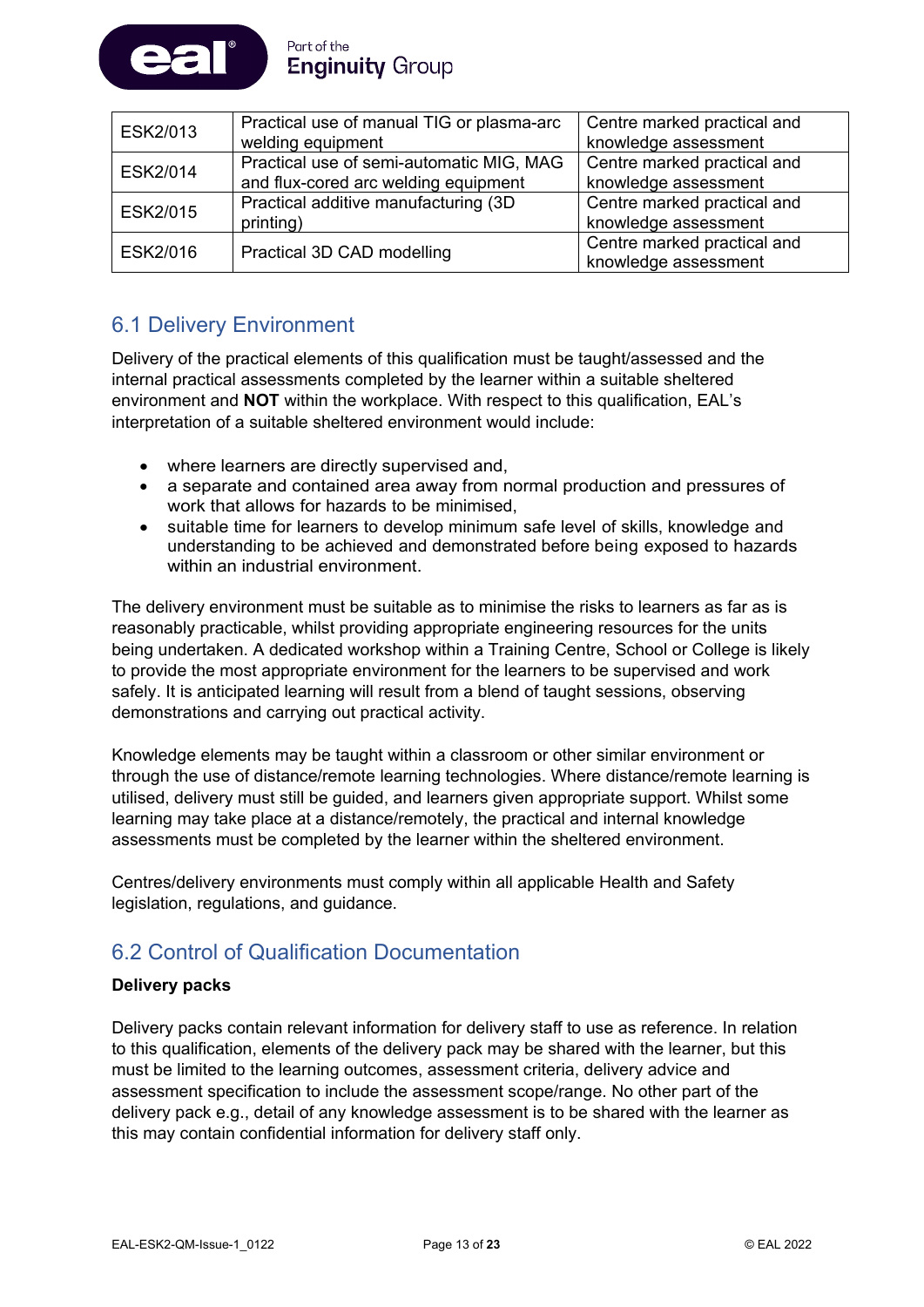

#### **Learner assessment packs and knowledge assessments (necessary controls)**

Learner assessment packs contain instructions relating to the practical and knowledge assessment. Learners will require access to these documents when they are ready to be assessed. Assessors should issue the learner assessment packs to the learner, together with any Centre devised practical assessment task or tasks which have been developed based on the assessment specification provided by EAL. These documents must be controlled by the assessor, provided to the learner as an when required but not retained by the learner. All assessment documentation must be retained by the assessor &/or internal quality assurer within the sheltered environment, unless where otherwise specified. Learners must be appropriately supervised when undertaking the practical and knowledge assessments. The level of supervision must be sufficient to safeguard the learners' health and safety, and ensure the evidence generated is attributable to the learner. The knowledge assessments are separate to the learner assessment pack, learners will require access to these documents as and when required once they are ready to be assessed. These knowledge assessments must be controlled in the same manner as the learner assessment packs.

#### **Electronic systems and records**

Interactive word-based versions of the learner assessment pack and knowledge assessments are available through on-line publications. Where an electronic system is used to administer the electronic versions of the learner assessment pack and/or knowledge assessment, the system used must operate with the necessary controls in the same manner as that described under 'Learner assessment packs and knowledge assessment' i.e., no assessment documentation should be left with the learners to have uncontrolled access etc. Any electronic system that is used must prevent the unauthorised sharing of assessment documentation by learners i.e., via email etc. Where electronic systems with the necessary controls are used, evidence such as learner reports and completed knowledge assessment answers may be uploaded or embedded within the system.

E-portfolio systems are generally NOT considered appropriate for delivering/administering internal assessments electronically. E-portfolio systems may be used to track learner attainment, record assessment outcomes and feedback. The following elements from the delivery and learner assessment packs may be replicated/uploaded to an e-portfolio system, delivery pack: learning outcomes, assessment criteria, assessment specification to include the assessment scope/range. Learner assessment pack: record of achievement for the knowledge assessment, assessment specification to include the assessment scope/range, assessment checklist for the practical assessment and assessment feedback.

It is the responsibility of the internal quality assurer (IQA) for the qualification in advance to verifier the electronic system's functionality and to agree the systems capabilities with regards to the control of qualification documentation before first use and to quality assure what has been uploaded/embedded is accurate and fit for purpose.

In relation to this qualification, evidence should generally not be uploaded to an e-portfolio system without the necessary controls but may reference to what the evidence is and where this is located. Where electronic or e-portfolio systems are used, the system must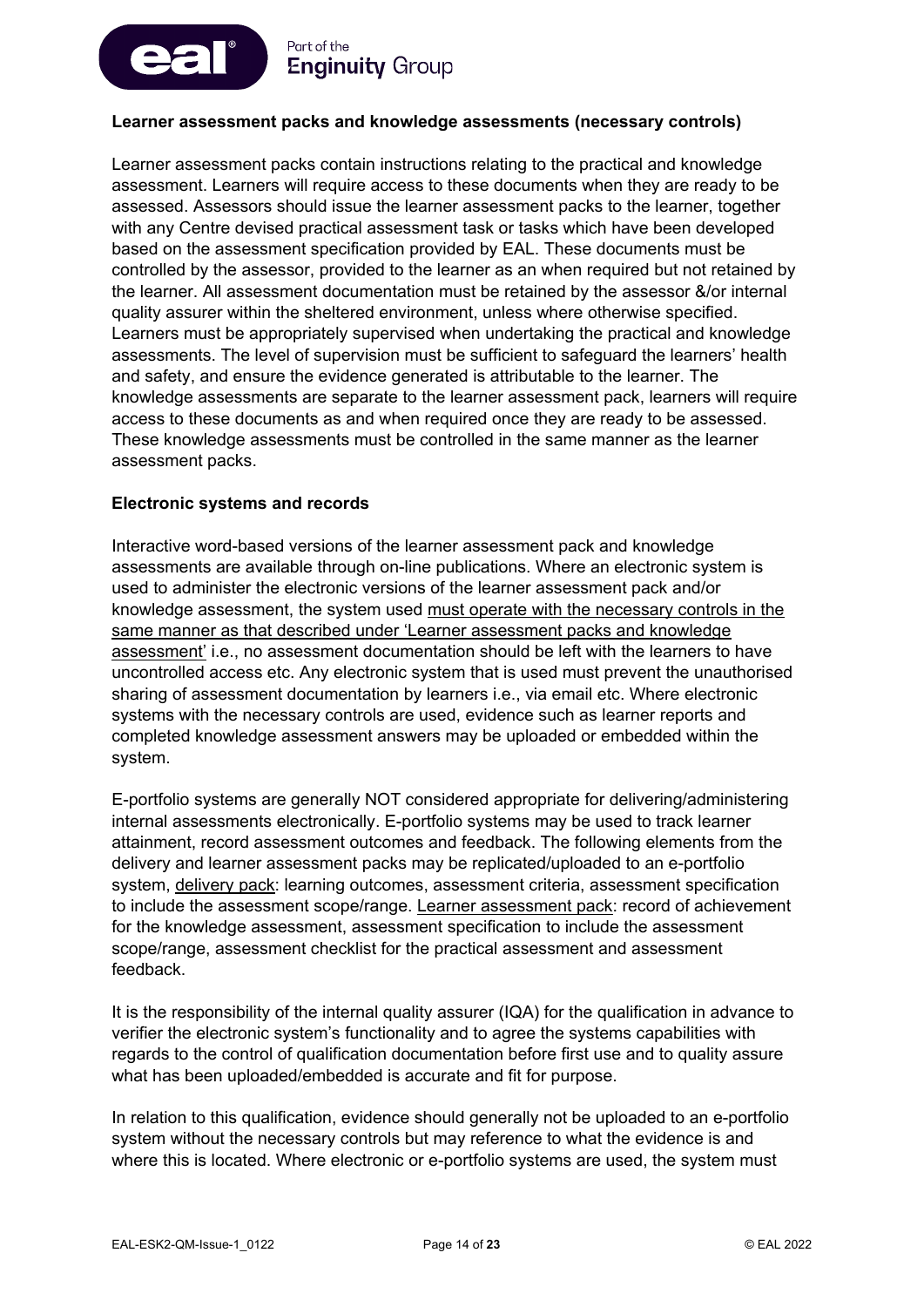

be capable of capturing auditable electronic declarations of authenticity, learner and assessor sign off or the electronic equivalent.

### 6.3 Retaking Internal Assessments (Practical and Knowledge)

Learners who fail to achieve a pass (referred) following an internal assessment, may be reassessed following feedback and an appropriate period of training has taken place. The learner need only be reassessed against the relevant assessment criteria for which they were referred. Assessors may set appropriate tasks &/or questions using their knowledge and experience to reassess the learner's skills and knowledge. All reassessments must be appropriately evidenced, and completed records retained.

# 6.4 Standardisation of Internal Assessments

Members of the internal quality assurance team at the Centre have an important role to play in ensuring that internal assessment is standardised. They should work with tutor/assessors to ensure that the correct procedures are being followed at all times, and to ensure that assessment decisions taken by different assessors are consistent, fair and reliable. Key activities will include:

- Meeting with tutor/assessors (individually and collectively) throughout the course to discuss quality assurance and standardisation issues and provide support and guidance where needed
- Observing tutor/assessors and giving them feedback to help improve their assessment technique
- Sampling learner evidence across different learner cohorts to ensure that appropriate standards have been met
- Arranging cross-marking of learner work to compare results and agree benchmarks

### 6.5 Internal Assessment

Internal assessment includes practical and/or knowledge assessments, which have been designed to assess the knowledge, understanding and skills of learners for individual units. The internal assessment for each unit is set by EAL and marked by members of the delivery team at the Centre. Centres will be required to devise suitable tasks based on the assessment specification provided within each unit where applicable.

Internal assessments involve collecting and evaluating evidence that demonstrates achievement of the learning outcomes in each unit. The internal assessments are accompanied by marking criteria, checklists and other materials to ensure that the delivery team is consistent in their approach to assessment. The internal assessments and the accompanying marking/assessment checklists can be found in the individual units within the delivery and learner assessment packs. Centres are responsible for ensuring that internal assessments both practical and knowledge are completed under supervision to ensure that assessment decisions are based on evidence that is valid, reliable and that the work submitted for assessment by learners is prepared and produced by them independently, without assistance from others, and free of plagiarism (attributable to the learner).

Where knowledge assessments take the form of written/short answer questions, the learners may be supervised by those who meet the assessor requirements detailed within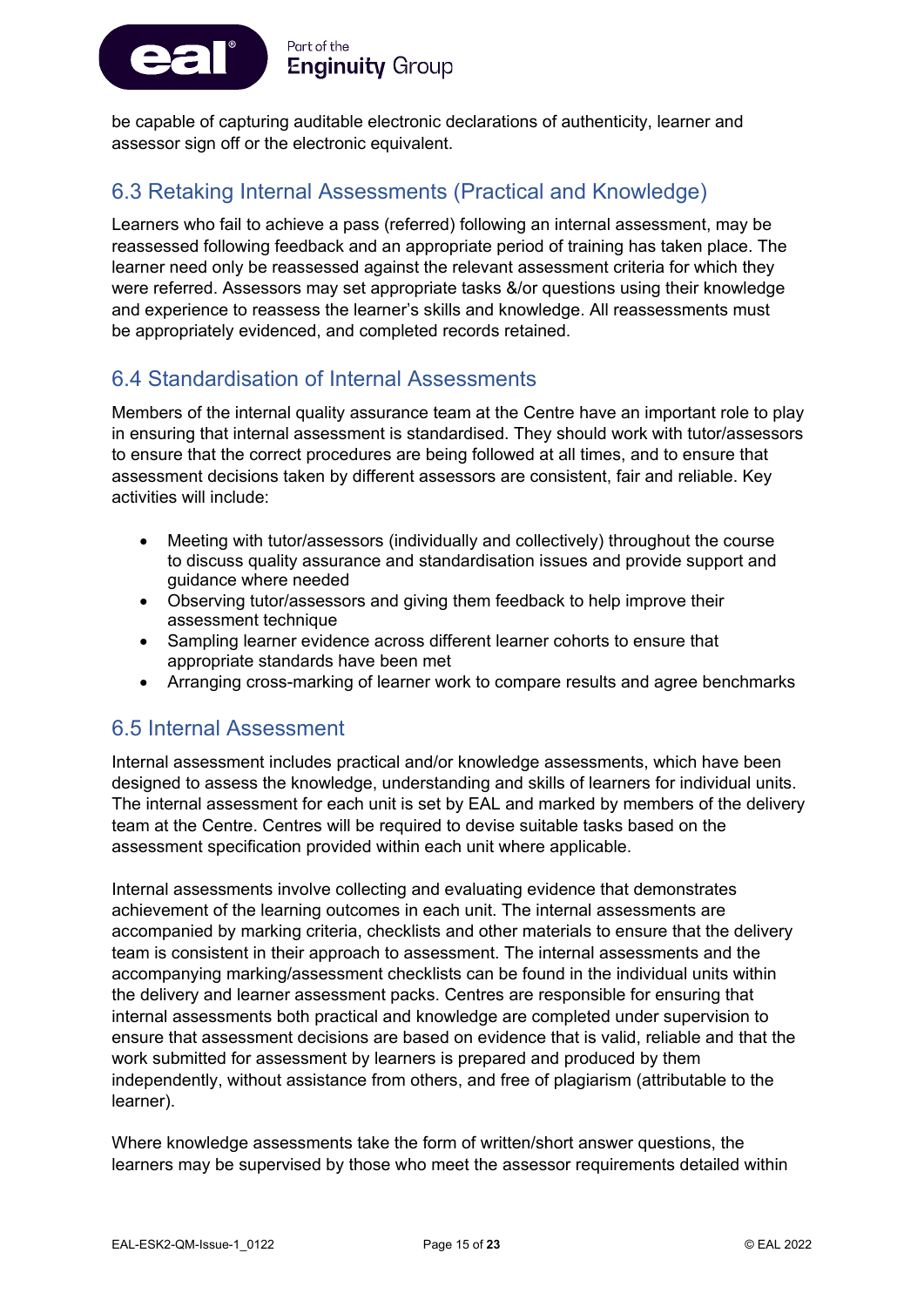

5.4. No time limit should be allocated for the assessments; however, any practical and knowledge assessment should be completed within the GLH allocated for the unit. Knowledge assessments should not be treated as formal examinations and there is no requirement that the knowledge assessments to be invigilated.

All learning outcomes of the qualification must be assessed. In order to help meet this requirement it is advised that learners should produce a logbook/portfolio where they can file and make reference to evidence that shows their achievements against the learning outcomes. Centres must also maintain an assessment and feedback record for each learner, which details the evidence evaluated against the learning outcome and the feedback given to the learner. These records must be available to the External Quality Assurer. Further guidance on assessment is provided within each unit delivery pack.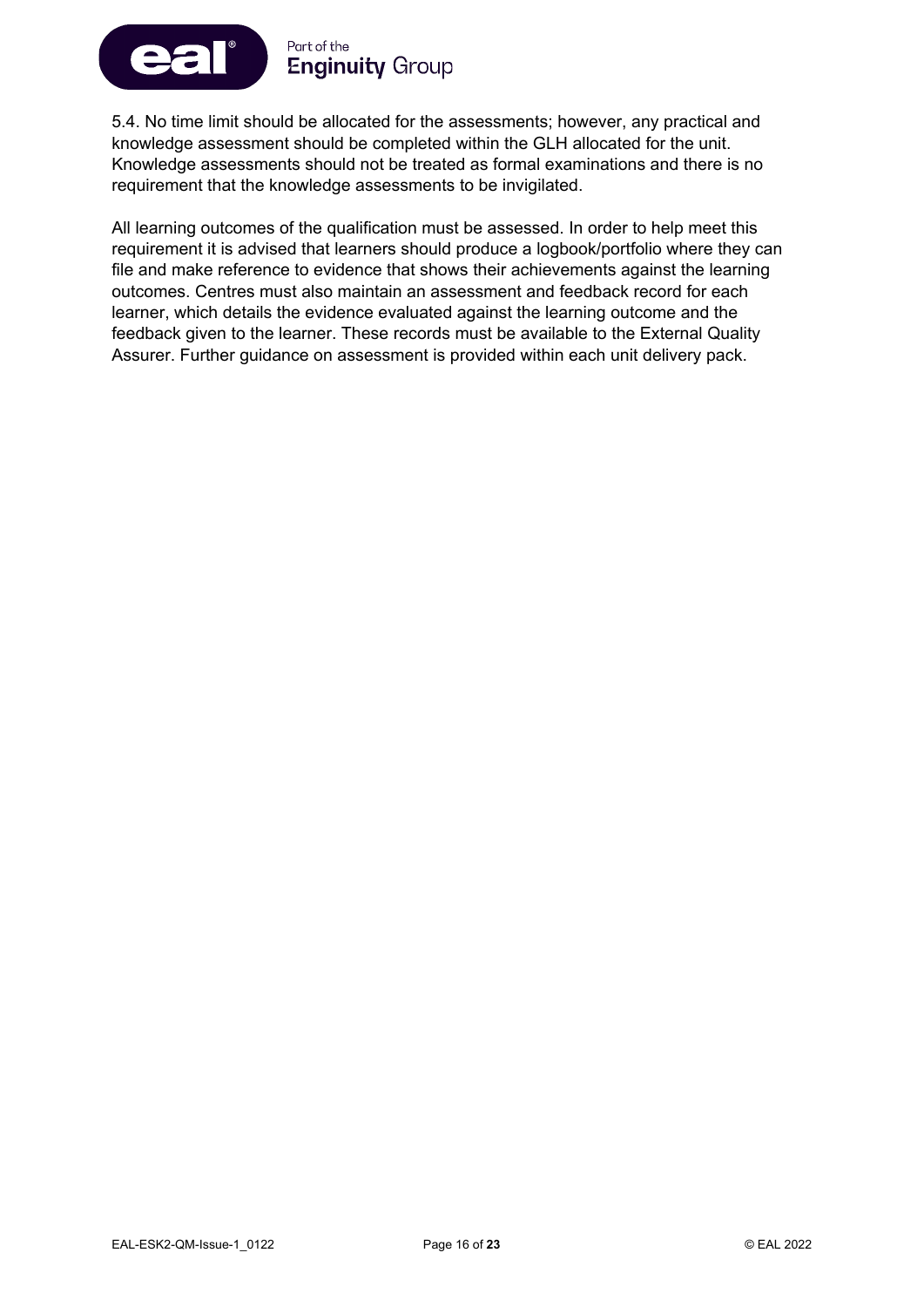

# <span id="page-17-0"></span>7.0 Quality Control of Assessments

There are two major activities in which EAL interacts with the Centre in relation to the External Quality Control of Assessment for this qualification and these are:

**Recognition:** When a Centre decides to offer the qualification, the EAL External Quality Assurer (EQA) ensures that the Centre is suitably equipped and prepared for delivery and assessment.

**Engagement:** Throughout the ongoing delivery of the qualification EAL, through EQA monitoring and other mechanisms will review the quality and consistency of assessment and internal quality assurance and recommend actions to address issues of concern.

#### **Recognition**

In granting approval, EAL, normally through its EQA's, will ensure that the prospective Centre:

- Meets any procedural requirements specified by EAL
- Has sufficient and appropriate physical and staff resources
- Meets relevant health and safety and/or equality and access requirements
- Has a robust plan for the delivery, assessment, and QA for the qualifications (including, where appropriate, scope for involving employers)

EAL may decide to visit the Centre to view the evidence provided.

#### **Engagement**

EAL, through EQA Engagement and other mechanisms will ensure that:

- A strategy is developed and deployed for the on-going monitoring of the centre this will be based on an active risk assessment of the Centre, and will include details of the learner, assessor and internal quality assurer's sampling strategy and the rationale behind this
- The Centre's internal quality assurance processes are effective in learner assessment
- Outcomes of internal assessment are verified, through sampling, to ensure standards are being maintained
- Sanctions are applied to a Centre where necessary and that corrective actions are taken by the Centre and monitored by the EQA
- Reviews of EAL's external auditing arrangements are undertaken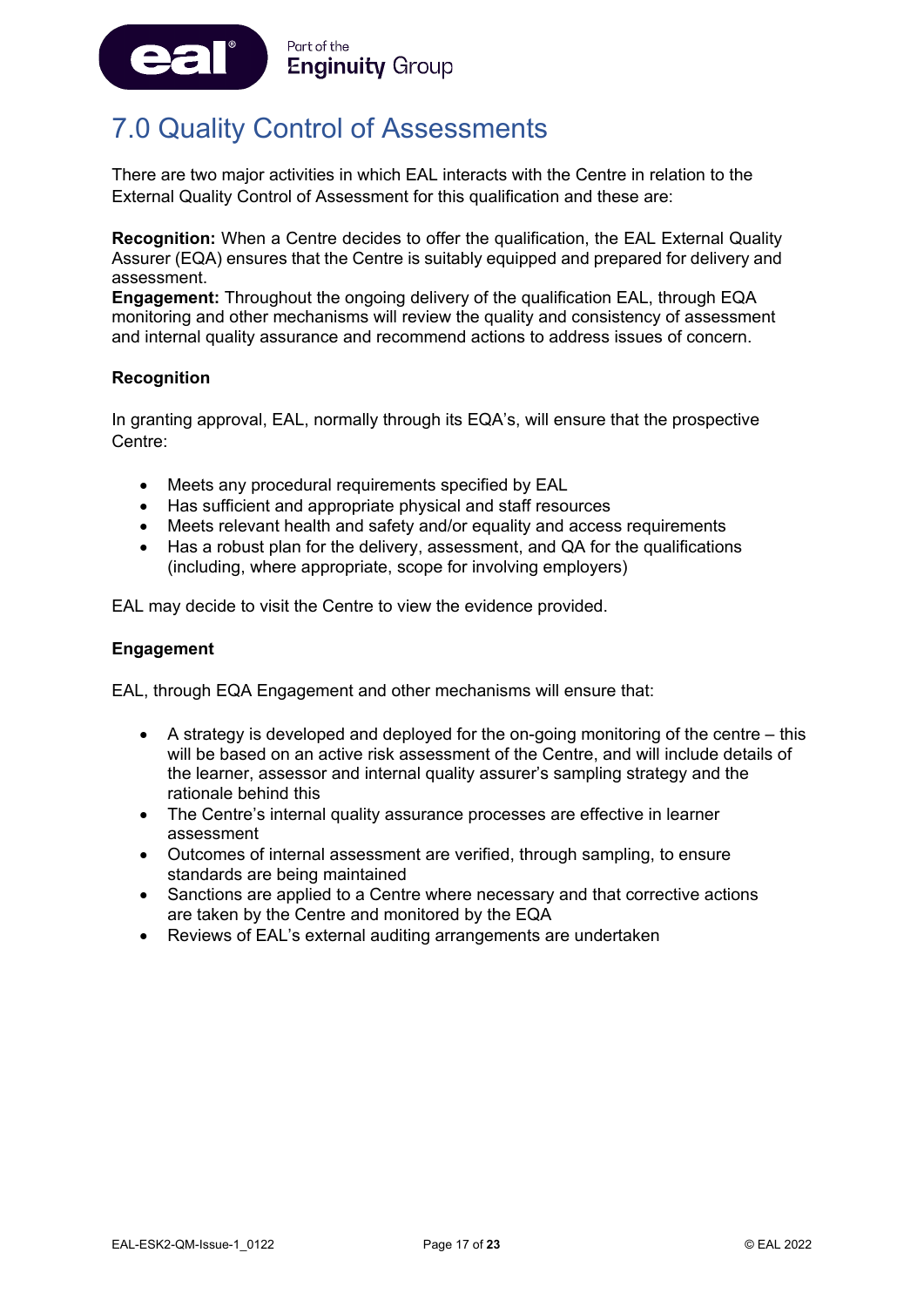

# <span id="page-18-0"></span>8.0 Grading

The grading for this qualification is either **PASS** or **REFER**. Learners must achieve a Pass in ALL assessment components for the qualification to be awarded. If the learner is referred for a component, the learner must be given feedback to enable the learner to understand those areas of skills, knowledge or understanding where further learning &/or practice is needed.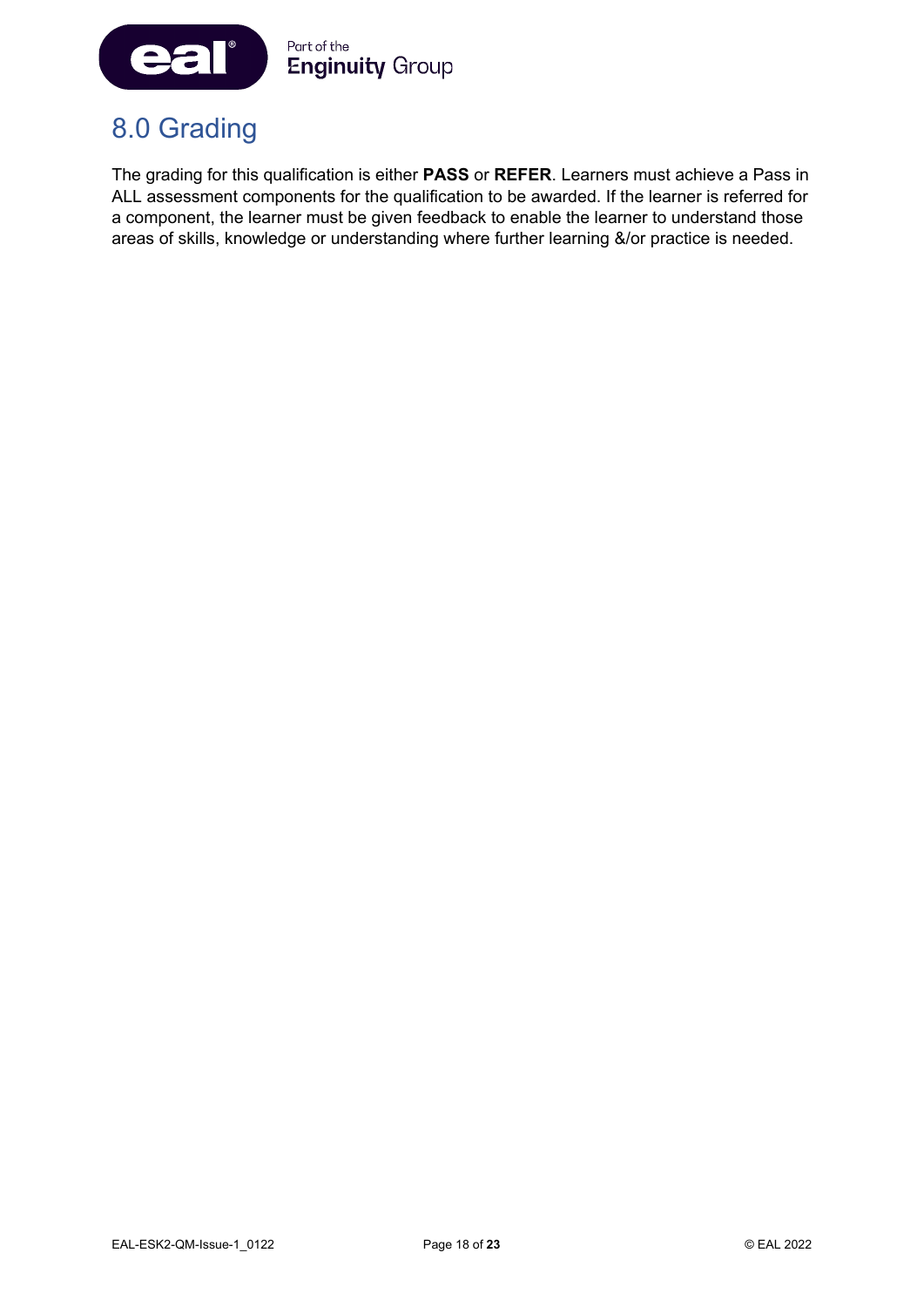

# <span id="page-19-0"></span>Appendix 1: Unit Summary/Summaries

| <b>Unit Code</b>                                                                                                                                                                         | <b>Title</b>                                                                      |  |  |  |
|------------------------------------------------------------------------------------------------------------------------------------------------------------------------------------------|-----------------------------------------------------------------------------------|--|--|--|
| <b>ESK2/001</b>                                                                                                                                                                          | Health and safety within an engineering<br>environment                            |  |  |  |
| Know the responsibilities required to meet health and safety legislation and regulations                                                                                                 |                                                                                   |  |  |  |
| Know the organisational fire, accident and emergency procedures<br>Know the hazards and risks in an engineering environment and how they are identified                                  |                                                                                   |  |  |  |
| Know how to follow safe working practices and procedures                                                                                                                                 |                                                                                   |  |  |  |
| <b>ESK2/002</b>                                                                                                                                                                          | <b>Communicating and working effectively</b><br>within an engineering environment |  |  |  |
| Know how to communicate effectively within an engineering environment                                                                                                                    |                                                                                   |  |  |  |
| Know the types of technical information used for communication in an engineering environment<br>Know how planning and preparation supports being effective in an engineering environment |                                                                                   |  |  |  |
| Know and understand the importance of effective communication                                                                                                                            |                                                                                   |  |  |  |
| Know and understand why performance reviews are important for effective working                                                                                                          |                                                                                   |  |  |  |
| <b>ESK2/003</b>                                                                                                                                                                          | Working relationships and individual                                              |  |  |  |
|                                                                                                                                                                                          | rights & responsibilities within an<br>engineering environment                    |  |  |  |
| Know how attitude has an influence on behaviour                                                                                                                                          |                                                                                   |  |  |  |
| Know the importance of creating and maintaining good working relationships                                                                                                               |                                                                                   |  |  |  |
| Know the importance of effective team working<br>Know the main statutory laws and rules that have an effect on employment                                                                |                                                                                   |  |  |  |
| Know how employment fits into a career structure                                                                                                                                         |                                                                                   |  |  |  |
| <b>ESK2/004</b>                                                                                                                                                                          | <b>Practical 2D CAD draughting techniques</b>                                     |  |  |  |
| Know how to produce engineering drawings using 2D CAD draughting techniques                                                                                                              |                                                                                   |  |  |  |
| Be able to prepare and plan for producing engineering drawings using 2D CAD draughting<br>techniques                                                                                     |                                                                                   |  |  |  |
| Be able to use 2D CAD draughting techniques to produce engineering drawings                                                                                                              |                                                                                   |  |  |  |
| Be able to restore the work area upon completion of 2D CAD draughting activities                                                                                                         |                                                                                   |  |  |  |
| Be able to deal with problems whilst undertaking 2D CAD draughting activities                                                                                                            |                                                                                   |  |  |  |
| <b>ESK2/005</b>                                                                                                                                                                          | <b>Practical hand fitting techniques</b>                                          |  |  |  |
| Know how to produce components using hand fitting techniques<br>Be able to prepare and plan for hand fitting activities                                                                  |                                                                                   |  |  |  |
| Be able to use hand fitting techniques to produce components                                                                                                                             |                                                                                   |  |  |  |
| Be able to restore the work area upon completion of hand fitting activities                                                                                                              |                                                                                   |  |  |  |
| Be able to deal with problems whilst undertaking hand fitting activities                                                                                                                 |                                                                                   |  |  |  |
| <b>ESK2/006</b>                                                                                                                                                                          | <b>Practical mechanical assembly</b><br>techniques                                |  |  |  |
| Know how to produce mechanical assemblies                                                                                                                                                |                                                                                   |  |  |  |
| Be able to prepare and plan for producing mechanical assemblies                                                                                                                          |                                                                                   |  |  |  |
| Be able to use appropriate techniques to produce mechanical assemblies<br>Be able to restore the work area upon completion of mechanical assembly activities                             |                                                                                   |  |  |  |
| Be able to deal with problems whilst undertaking mechanical assembly activities                                                                                                          |                                                                                   |  |  |  |
| <b>ESK2/007</b>                                                                                                                                                                          | <b>Practical manual turning techniques</b>                                        |  |  |  |
| Know how to prepare and use a manual centre lathe for turning operations                                                                                                                 |                                                                                   |  |  |  |
| Be able to prepare and plan for using a manual centre lathe for turning operations                                                                                                       |                                                                                   |  |  |  |
| Be able to use appropriate techniques to produce components using a manual centre lathe for<br>turning operations                                                                        |                                                                                   |  |  |  |
| Be able to restore the work area upon completion of turning operations                                                                                                                   |                                                                                   |  |  |  |
| Be able to deal with problems whilst undertaking turning operations                                                                                                                      |                                                                                   |  |  |  |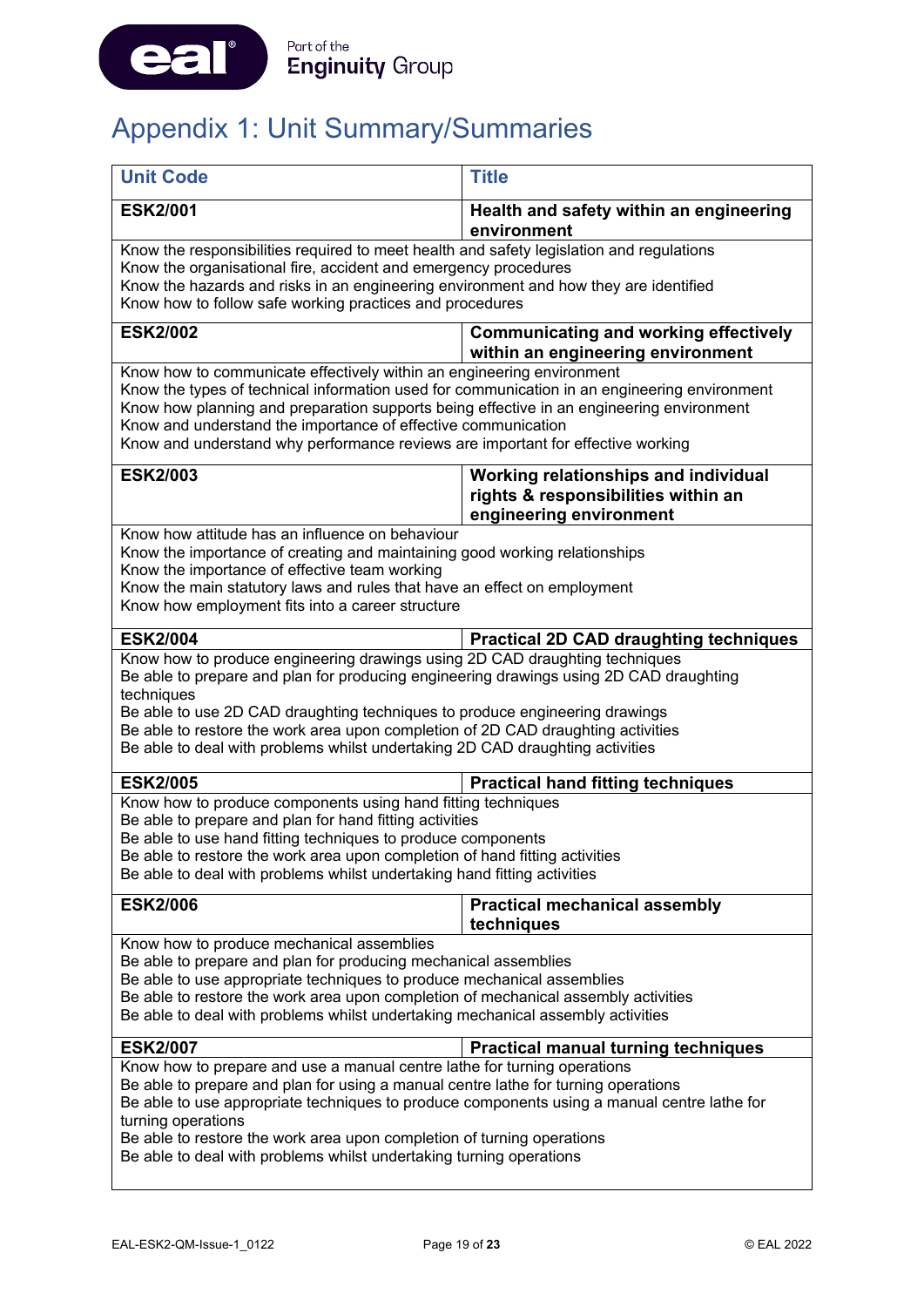

| <b>ESK2/008</b><br><b>Practical manual milling techniques</b>                                   |                                           |  |  |  |
|-------------------------------------------------------------------------------------------------|-------------------------------------------|--|--|--|
| Know how to prepare and use a manual milling machine                                            |                                           |  |  |  |
| Be able to prepare and plan for using a manual milling machine                                  |                                           |  |  |  |
| Be able to use appropriate techniques to produce components using a manual milling machine      |                                           |  |  |  |
| Be able to restore the work area upon completion of milling operations                          |                                           |  |  |  |
| Be able to deal with problems whilst undertaking milling operations                             |                                           |  |  |  |
| <b>ESK2/009</b>                                                                                 | <b>Practical sheet metal and assembly</b> |  |  |  |
|                                                                                                 | techniques                                |  |  |  |
| Know how to produce sheet metal components and assemblies                                       |                                           |  |  |  |
| Be able to prepare and plan for sheet metal activities                                          |                                           |  |  |  |
| Be able to use appropriate techniques to produce sheet metal components and assemblies          |                                           |  |  |  |
| Be able to restore the work area upon completion of sheet metal activities                      |                                           |  |  |  |
| Be able to deal with problems whilst undertaking sheet metal activities                         |                                           |  |  |  |
| <b>ESK2/010</b>                                                                                 | Practical use of wood for pattern,        |  |  |  |
|                                                                                                 | modelmaking or other engineering          |  |  |  |
|                                                                                                 | applications                              |  |  |  |
| Know how to use wood for pattern, modelmaking or other engineering applications                 |                                           |  |  |  |
| Be able to prepare and plan for using wood for pattern, modelmaking or other engineering        |                                           |  |  |  |
| applications                                                                                    |                                           |  |  |  |
| Be able to produce components using wood for pattern, modelmaking or other engineering          |                                           |  |  |  |
| applications                                                                                    |                                           |  |  |  |
| Be able to restore the work area upon completion of using wood for the pattern, modelmaking or  |                                           |  |  |  |
| other engineering applications                                                                  |                                           |  |  |  |
| Be able to deal with problems whilst using wood for pattern, modelmaking or other engineering   |                                           |  |  |  |
| activities                                                                                      |                                           |  |  |  |
|                                                                                                 |                                           |  |  |  |
| <b>ESK2/011</b>                                                                                 | Practical assembly of pattern, model or   |  |  |  |
|                                                                                                 |                                           |  |  |  |
|                                                                                                 | engineering woodwork components           |  |  |  |
| Know how to assembly pattern, model or engineering woodwork components                          |                                           |  |  |  |
| Be able to prepare and plan for assembling pattern, model or engineering woodwork components    |                                           |  |  |  |
| Be able to produce pattern, model or engineering woodwork assemblies                            |                                           |  |  |  |
| Be able to restore the work area upon completion of assembly activities                         |                                           |  |  |  |
| Be able to deal with problems whilst undertaking assembly activities                            |                                           |  |  |  |
| <b>ESK2/012</b>                                                                                 | Practical use of manual metal arc         |  |  |  |
|                                                                                                 | welding equipment                         |  |  |  |
| Know how to prepare and use manual metal arc welding equipment                                  |                                           |  |  |  |
| Be able to prepare and plan for using manual metal arc welding equipment                        |                                           |  |  |  |
| Be able to produce welded joints using manual metal arc welding equipment                       |                                           |  |  |  |
| Be able to restore the work area upon completion of manual metal arc welding activities         |                                           |  |  |  |
| Be able to deal with problems whilst undertaking manual metal arc welding activities            |                                           |  |  |  |
|                                                                                                 |                                           |  |  |  |
| <b>ESK2/013</b>                                                                                 | Practical use of manual TIG or plasma-    |  |  |  |
|                                                                                                 | arc welding equipment                     |  |  |  |
| Know how to prepare and use manual TIG or plasma-arc welding equipment                          |                                           |  |  |  |
| Be able to prepare and plan for using manual TIG or plasma-arc welding equipment                |                                           |  |  |  |
| Be able to produce welded joints using manual TIG or plasma-arc welding equipment               |                                           |  |  |  |
| Be able to restore the work area upon completion of manual TIG or plasma-arc welding activities |                                           |  |  |  |
| Be able to deal with problems whilst undertaking manual TIG or plasma-arc welding activities    |                                           |  |  |  |
|                                                                                                 |                                           |  |  |  |
| <b>ESK2/014</b>                                                                                 | Practical use of semi-automatic MIG,      |  |  |  |
|                                                                                                 | <b>MAG or flux-cored arc welding</b>      |  |  |  |
|                                                                                                 | equipment                                 |  |  |  |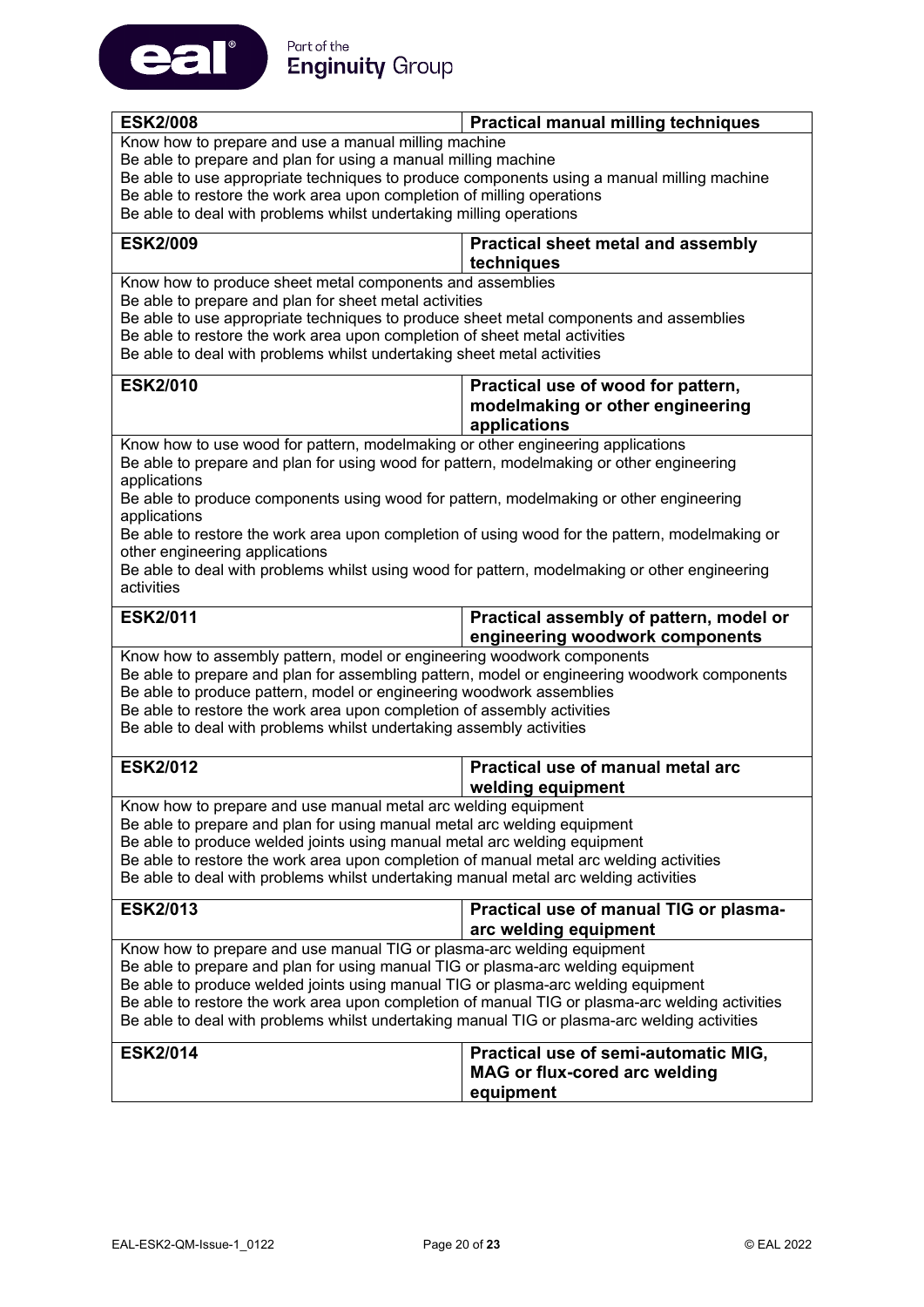

#### Part of the **Enginuity Group**

Know how to prepare and use semi-automatic MIG, MAG or flux-cored arc welding equipment Be able to prepare and plan for using semi-automatic MIG, MAG or flux-cored arc welding equipment

Be able to produce welded joints using semi-automatic MIG, MAG or flux-cored arc welding equipment

Be able to restore the work area upon completion of semi-automatic MIG, MAG or flux-cored arc welding activities

Be able to deal with problems whilst undertaking semi-automatic MIG, MAG or flux-cored arc welding activities

| <b>ESK2/015</b> | <b>Practical Additive Manufacturing (3D)</b> |
|-----------------|----------------------------------------------|
|                 | Printing)                                    |

Know how to produce components using additive manufacturing

Be able to prepare and plan for producing components using additive manufacturing

Be able to produce components using additive manufacturing

Be able to restore the work area upon completion of additive manufacturing activities Be able to deal with problems whilst undertaking additive manufacturing activities

| <b>ESK2/016</b>                                                                 | <b>Practical 3D CAD Modelling</b> |  |
|---------------------------------------------------------------------------------|-----------------------------------|--|
| Know how to create CAD models using a 3D CAD system                             |                                   |  |
| Be able to prepare and plan for creating CAD models using a 3D CAD system       |                                   |  |
| Be able to create CAD models using a 3D CAD system                              |                                   |  |
| Be able to restore the work area upon completion of 3D CAD modelling activities |                                   |  |
| Be able to deal with problems whilst undertaking 3D CAD modelling activities    |                                   |  |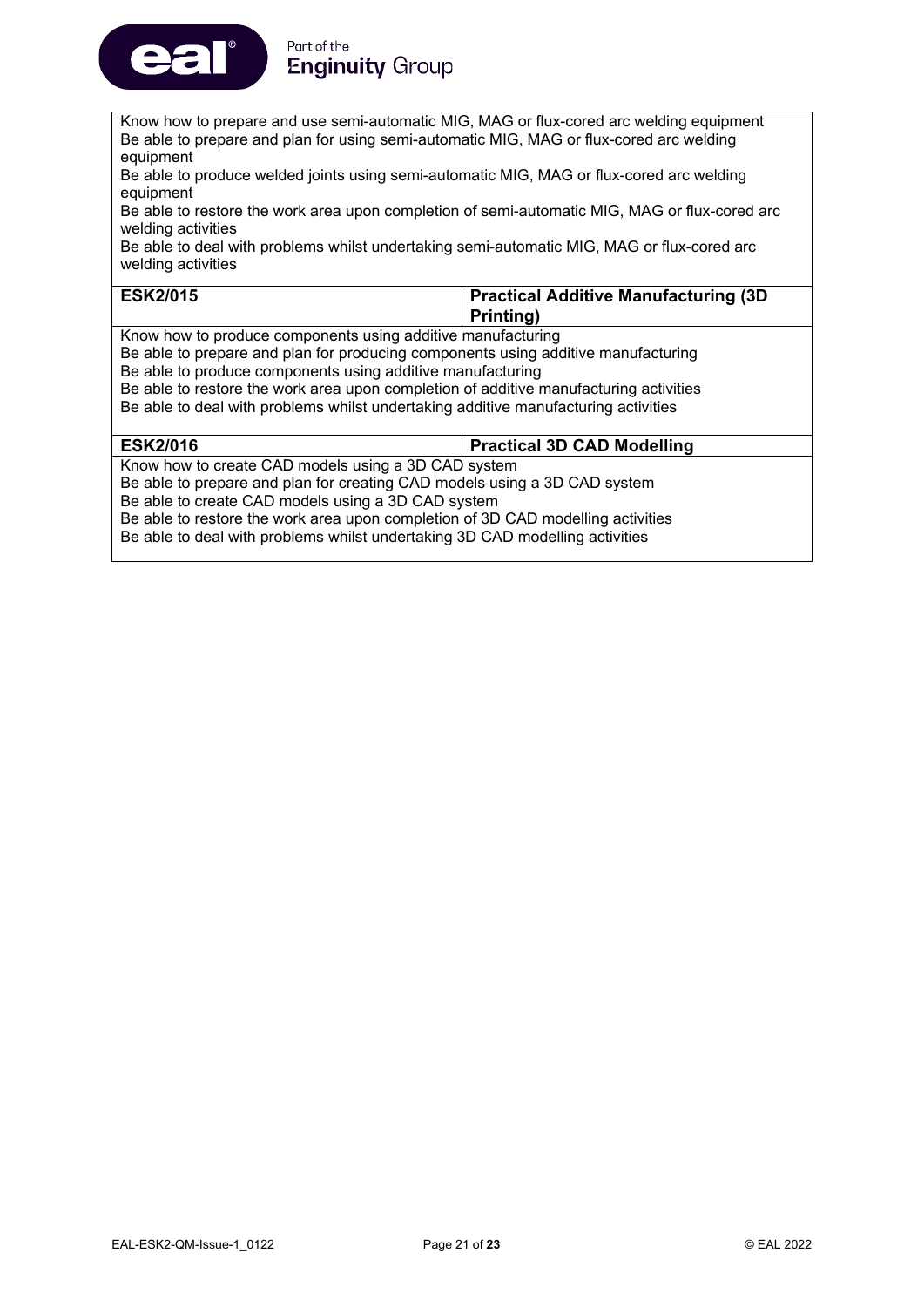

# <span id="page-22-0"></span>Appendix 2: Learner Registration and Certification

Learners must be registered with EAL on a code which relates to the qualification -this must be completed prior to assessment. Both learner registration and certification can be completed online at the EAL Website www.eal.org.uk. For paper-based registration and certification use the appropriate forms. These are located on the EAL Website, for guidance on registration and Certification please refer to the Registration and Certification User Guide. To register the learner on the chosen qualification/pathway code:

| <b>Qualification Title</b>                             | <b>Pathway</b> | <b>Code</b> |
|--------------------------------------------------------|----------------|-------------|
| EAL Level 2 Diploma in Practical<br>Engineering        | England        | 610/0089/8  |
| <b>EAL Level 2 Diploma in Practical</b><br>Engineering | Wales          | 610/0089/8W |